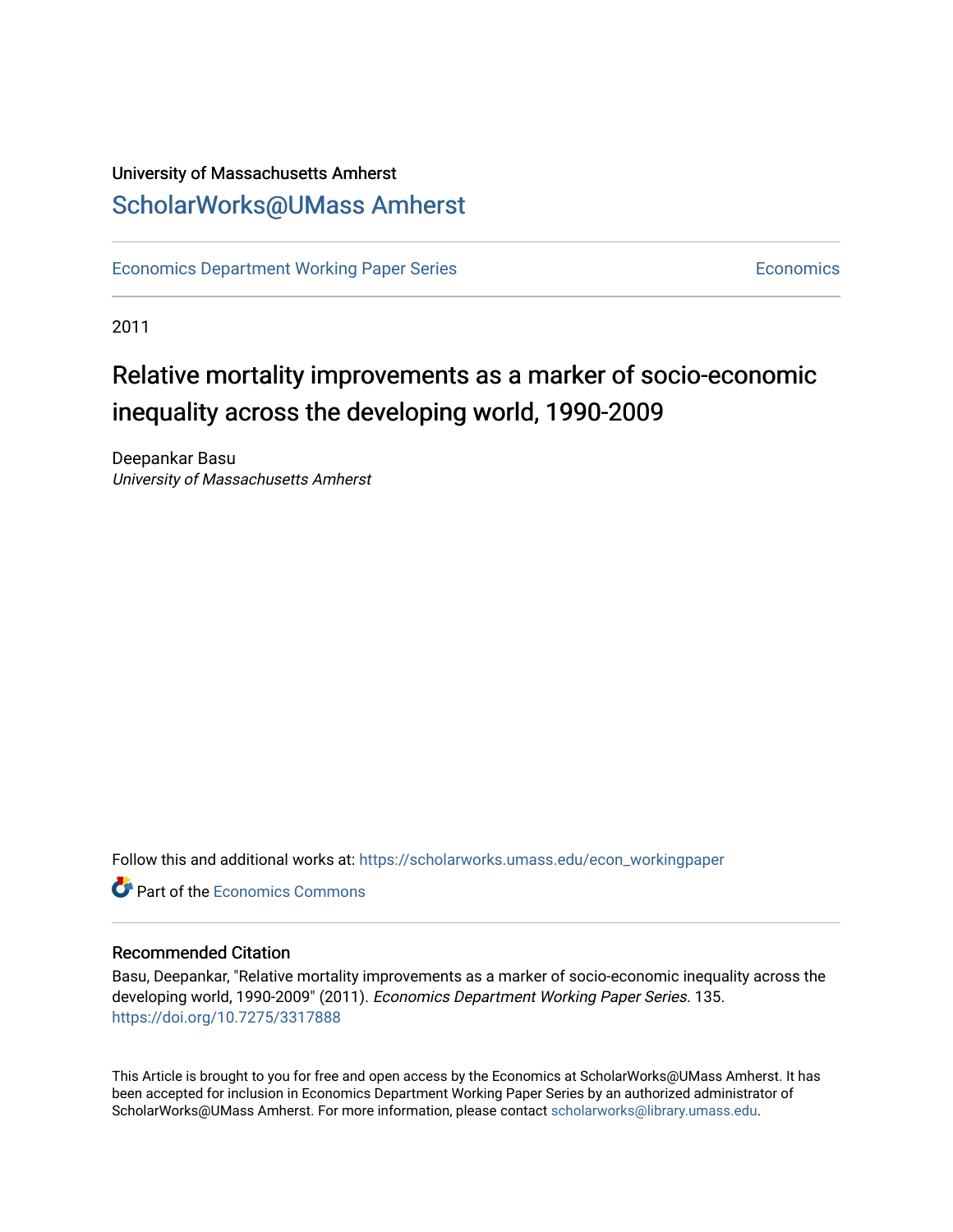# **DEPARTMENT OF ECONOMICS**

## **Working Paper**

## **Relative mortality improvements as a marker of socioeconomic inequality across the developing world, 19902009**

By

Deepankar Basu

Working Paper 2011‐27



## **UNIVERSITY OF MASSACHUSETTS AMHERST**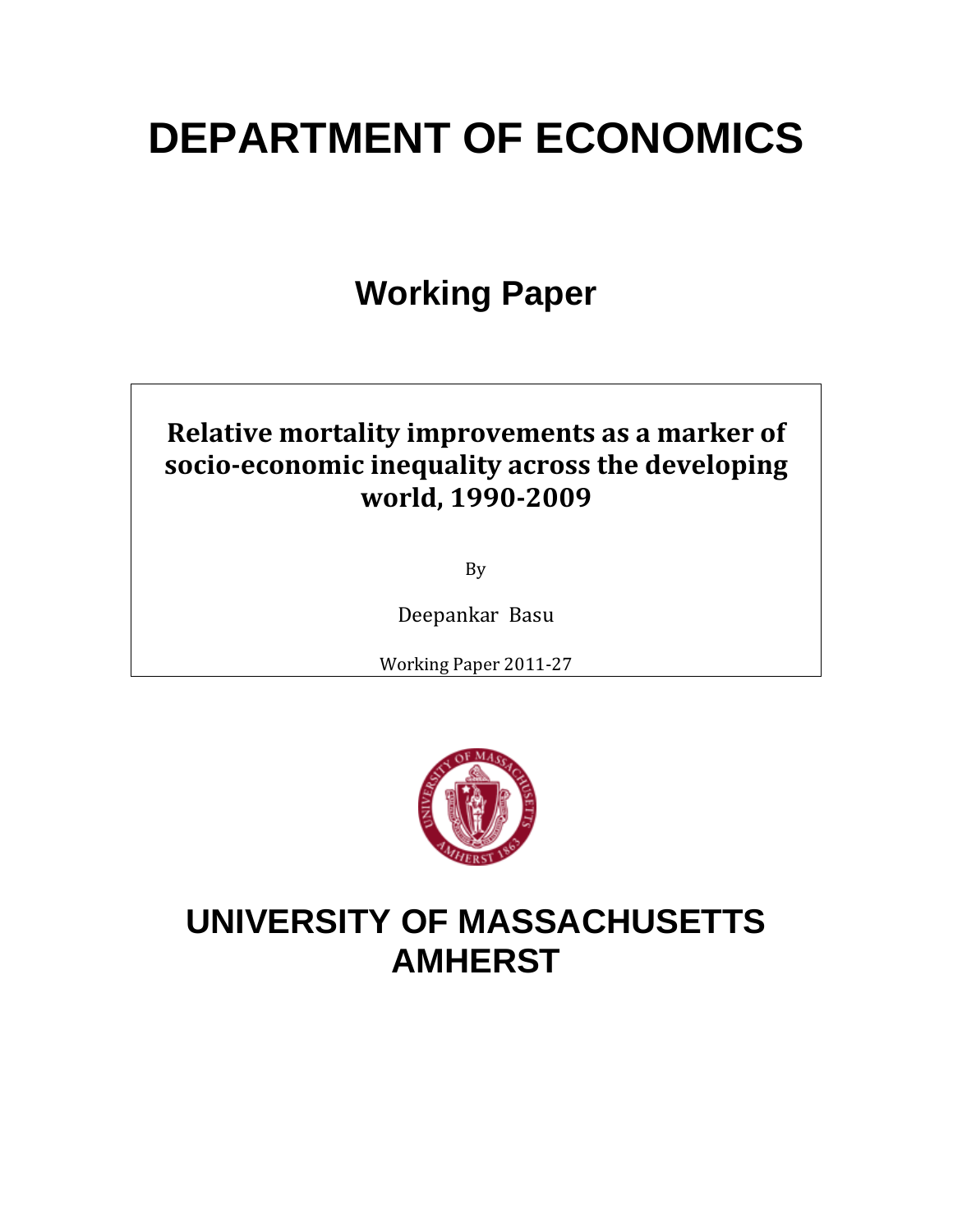### **Relative mortality improvements as a marker of socio-economic inequality across the developing world, 1990-2009**

Deepankar Basu

September 25, 2011

**Abstract:** Using cross country regressions, this paper constructs a novel distance-to-frontier metric for tracking broad socio-economic inequality (including access of the poor to health infrastructure) over time for individual countries. Given the unavailability of reliable and consistent direct measures of inequality for most poor countries, especially related to nonincome aspects of living standards, the metric developed in this paper can be used as an alternative indirect measure that is intuitive and easy to compute. To highlight its potential use, the metric is used to rank countries in terms of improvements in socio-economic inequality for the period since 1990. Notable examples of poor performance are displayed by China, Thailand, Kenya and India.

**JEL Codes:** I14, O57, I32.

**Keywords:** life expectancy at birth, Preston regression, socio-economic inequality.

#### **1. Introduction**

 $\overline{a}$ 

Over the years, the discipline of development economics has gradually moved towards adopting an increasingly inclusive notion of development. Economic development is now seldom understood in purely economic terms as in the initial years of the discipline. For instance, it is now fairly well understood that an exclusive focus on the increase of real per capita GDP is too restrictive a notion of development. As the focus has broadened to include direct indicators of social well-being like life expectancy, infant mortality, maternal mortality, and literacy, two crucial propositions have come to be grudgingly accepted by a wide spectrum of economists and policy makers. On the one hand, it is now recognized that the impact of real per capita GDP growth is quite variable across countries, and regions of the world. On the other hand, it is also understood than non-income factors relating to distribution and public policy crucially impact on social well-being, independent of the effect of income.

One of the widely used direct indicators of social well-being is life expectancy at birth (LEB, henceforth), a summary measure of mortality of a human population. It is defined, for a given time period (usually

Department of Economics, University of Massachusetts Amherst, Amherst MA 01003, USA; e-mail: [dbasu@econs.umass.edu;](mailto:dbasu@econs.umass.edu) I would like to thank T. V. H. Prathamesh, Shiv Sethi and Kuver Sinha for deep and penetrating questions that spurred this research. I would like to acknowledge extensive and helpful conversations with Duncan Foley about various issues related to the topics covered in this paper. I would also like to thank Michael Ash, Jim Boyce and Debarshi Das for helpful comments and suggestions. The usual disclaimers apply.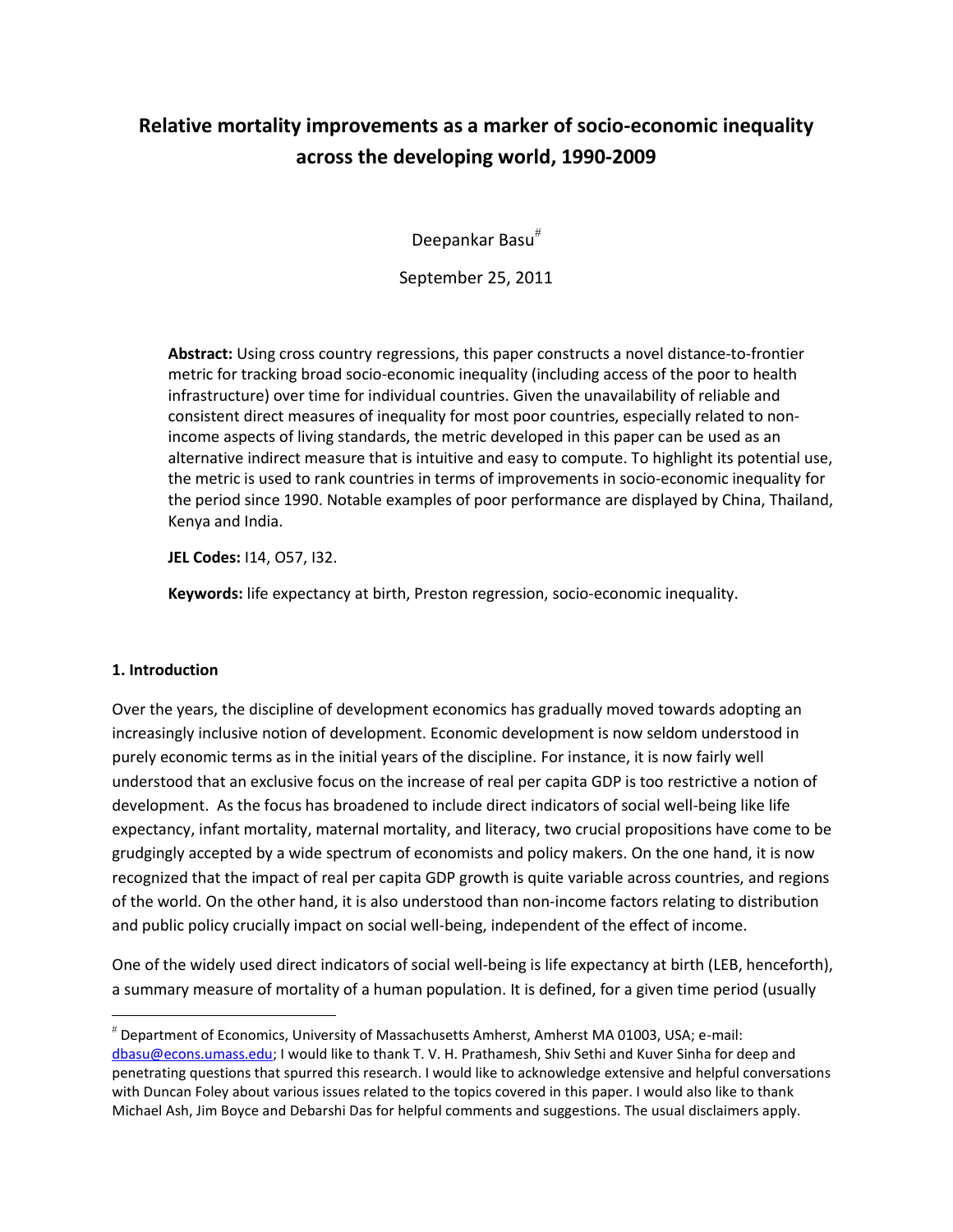year), as the number of years a newly born child can be expected to live on average if age and sex specific mortality rates of the population in question remain unchanged.<sup>1</sup> Its usefulness and popularity can be easily gauged from its extensive use by economic historians, demographers, development economists, policy makers and political activists alike. Along with indicators like the infant mortality rate (IMR) and under-5 mortality rate (U5MR), LEB provides valuable information about the overall health status of a population.

Figure 1 gives scatter plots of LEB against per capita GDP (measured at 2005 PPP \$) for a group of 135 developing countries for four different years: 1990, 1995, 2000 and 2009. The scatter plots also include, for each of the four year, the estimated LEB from a bivariate regression of log-LEB on a constant and log per capita GDP.





The scatter plots, with the regression curve embedded in them, depict two well-known facts about the income-health relationship. First, there is a positive relationship between per capita income and LEB:

 $\overline{\phantom{a}}$ 

<sup>&</sup>lt;sup>1</sup> The *Encyclopedia of Death and Dying* explains how LEB is computed: "Statistics on life expectancy are derived from a mathematical model known as a life table. Life tables create a hypothetical cohort (or group) of 100,000 persons (usually of males and females separately) and subject it to the age-sex-specific mortality rates (the number of deaths per 1,000 or 10,000 or 100,000 persons of a given age and sex) observed in a given population. In doing this, researchers can trace how the 100,000 hypothetical persons (called a synthetic cohort) would shrink in numbers due to deaths as they age. The average age at which these persons are likely to have died is the life expectancy at birth." It is available online at: [http://www.deathreference.com/;](http://www.deathreference.com/) and, an example of a Life Table is available from the US Social Security Administration here: <http://www.ssa.gov/oact/STATS/table4c6.html>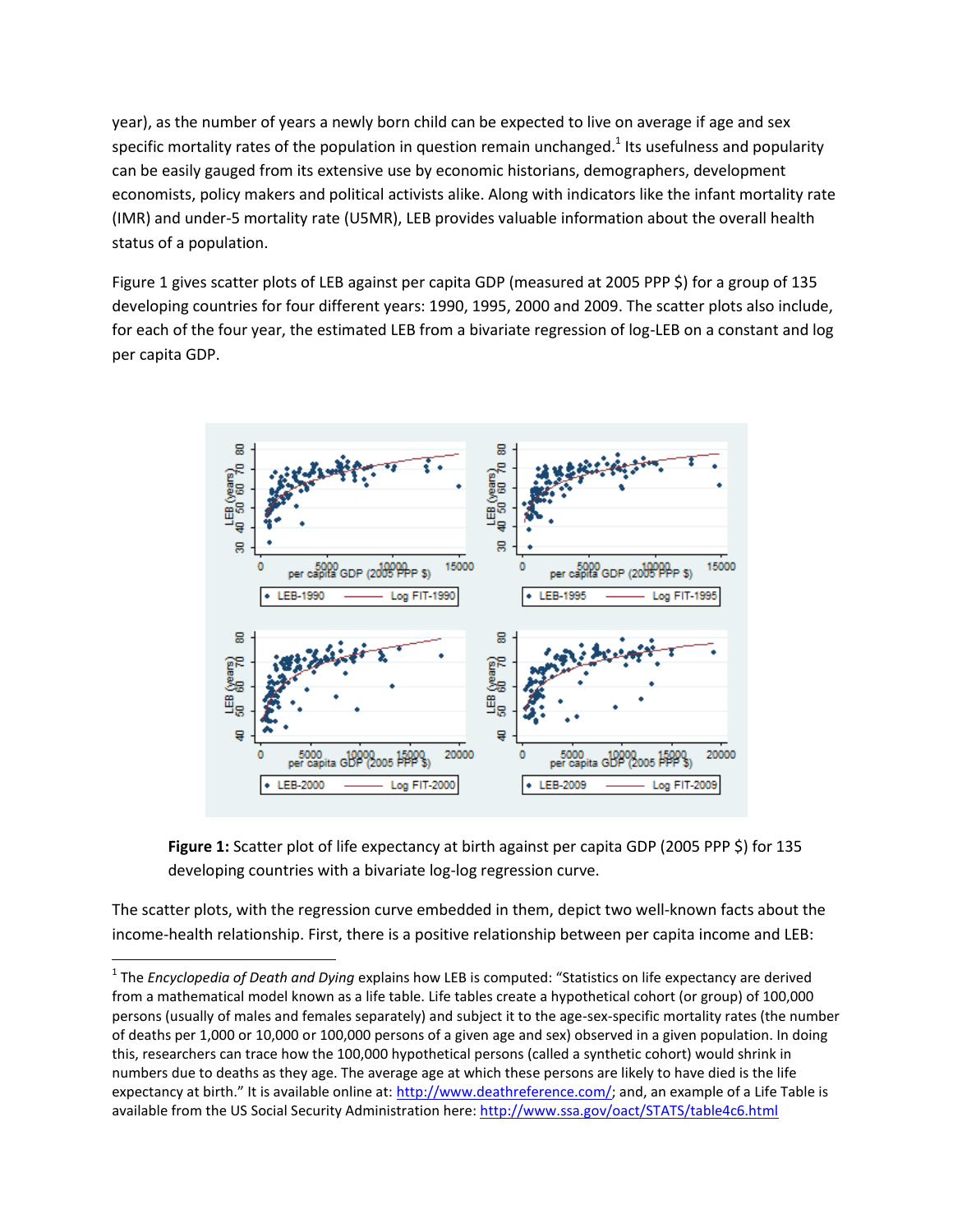countries with higher per capita income, on average, have higher LEB. Second, the relationship between per capita income and LEB is essentially nonlinear, with the marginal impact of income growth on LEB improvement tapering off as per capita income levels rise. There is a huge and growing body of literature that has studied various aspects of this relationship (Behrman and Deolalikar, 1988; Anand and Ravallion, 1993; Pritchett and Summers, 1996; Strauss and Thomas, 1998; Bhargava, 2001; Deaton, 2001; Pritchett and Viarengo, 2011).

One interesting aspect of the income-health relationship captured by the scatter plots is the enormous variation of LEB with per capita income. Figure 2 presents box plots of LEB by quartiles of per capita income for the same four years: 1990, 1995, 2000 and 2009. It is obvious from Figure 2 that there is substantial variation of LEB across per capita income classes for each of the four years. This variation across per capita income quartiles highlights the fact that factors other than per capita income and development (and diffusion) of medical technology affect health outcomes across countries. Pritchett and Summers (1996) draw attention to the same phenomenon using data on infant mortality rates in 1990 across a group of developing countries: "The large spread of health outcomes within each income quartile illustrates the extent to which factors other than income and secular trends influence health status" (pp. 844, Pritchett and Summers, 1996).



**Figure 2:** Box plots (minimum, 25<sup>th</sup> percentile, median, 75<sup>th</sup> percentile, and maximum) of Life Expectancy at Birth (in years) by quartiles of per capita GDP (2005 PPP \$) in 1990, 1995, 2000 and 2009.

Several non-income factors impacting on health status have been stressed in the literature: effective public provisioning (Dreze and Sen, 1991), incidence of poverty and public health expenditure (Anand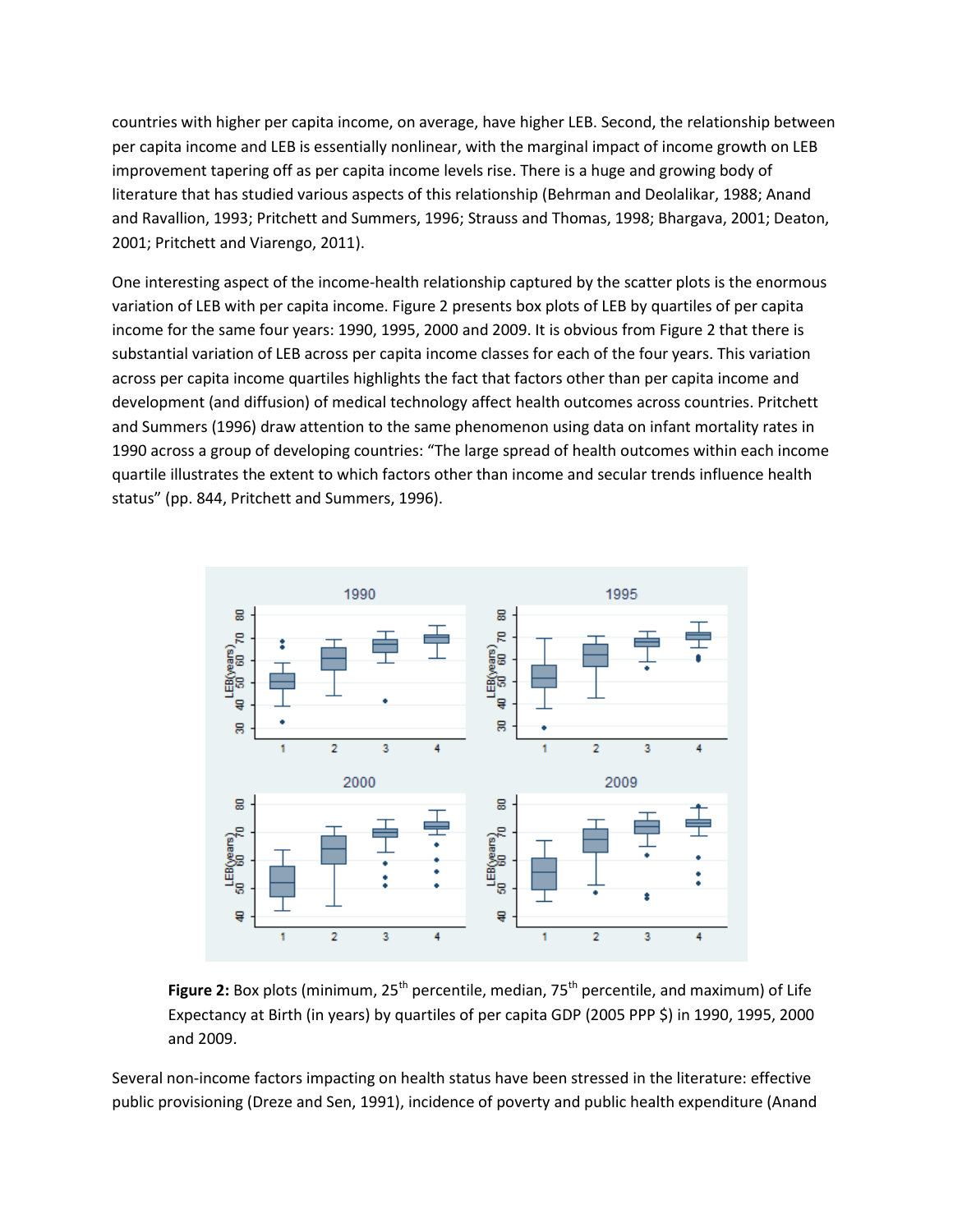and Ravallion, 1993), the status of women (Caldwell, 1986), literacy and formal education of women (Hill and King, 1995; Williamson and Boehmer, 1997), access to safe drinking water (Macfarlane et al., 2000), access to advanced sanitation facilities, and extent (and severity) of undernutrition in the population (Husain, 2002; Mahfuz, 2008). If by the term socio-economic inequality we understand a broad notion of inequality that not only includes income and wealth inequality, but also non-income factors like the status of women, the position of religious, ethnic and racial minorities, and most importantly access of the poor to important public goods like adequate nutrition, education and health care that go towards building the "capabilities" of people in the sense of Sen (2001), then each of the non-income factor that impact on the health status of a population can be thought of as an aspect of socio-economic inequality. This is because positive redistribution and more effective public policy would improve average levels of each of these non-income factors.

Let us take adult literacy as an example. It is certainly the case that the bulk of illiterate people in a developing country will be the poor. Hence, when average literacy rates of the adult population increase, it is almost always the case that this is because of increase in literacy among the relatively poor; the rich are more or less already literate and hence there is not much scope for increase in literacy among the rich. Hence an increase in average literacy rates is also, and at the same time, a narrowing down of the gap in the literacy among the rich and the poor. Thus, when the average literacy rate in a poor country increases due to increase in primary education facilities, this leads to a decrease in socioeconomic inequality. Hence, average levels of literacy, especially among women, can be seen as an aspect of socio-economic inequality. A similar argument can be advanced for effective public provisioning, access to safe drinking water, access to proper sanitation facilities, extent of undernutrition, incidence of poverty, income distribution and other such non-income factors.

Thus, on the one hand there is a large literature that provides evidence of the impact of non-income factors, *most* of which can be construed as aspects of socio-economic disparity, on health status; on the other hand, Figure 2, and a similar figure in Pritchett and Summers (1996), shows that LEB varies substantially across per capita GDP quartiles. This suggests that information about the variation of LEB across income classes can be used for tracking changes in the direction of socio-economic inequality within countries over time.

To highlight and utilize information contained in the variation of LEB across income classes, let us call the regression curve (embedded in the scatter plots in Figure 1) the "medical technology frontier" and the regression residual for each country the "distance to frontier" (DTF) of that country (for the given year). The DTF for a country gives the amount, in years, by which the country exceeds (if the DTF is positive) or falls short of (if the DTF is negative) the average performance of countries in terms of LEB after controlling for per capita income and medical technological diffusion.<sup>2</sup> Thus, for every country and every year, the DTF provides a measure of *relative performance* in terms of LEB with respect to other countries with similar per capita income. Hence, the variations of LEB around the regression curve at a

 $\overline{a}$ 

 $2$  What I have termed the medical technology frontier is very unlike a production possibilities frontier; no efficiency considerations underlie the medical technology frontier. It is, rather, the average performance given income and medical technology. Thus, the DTF should be understood as an abbreviation for "distance from average performance after controlling for per capita income and medical technology diffusion".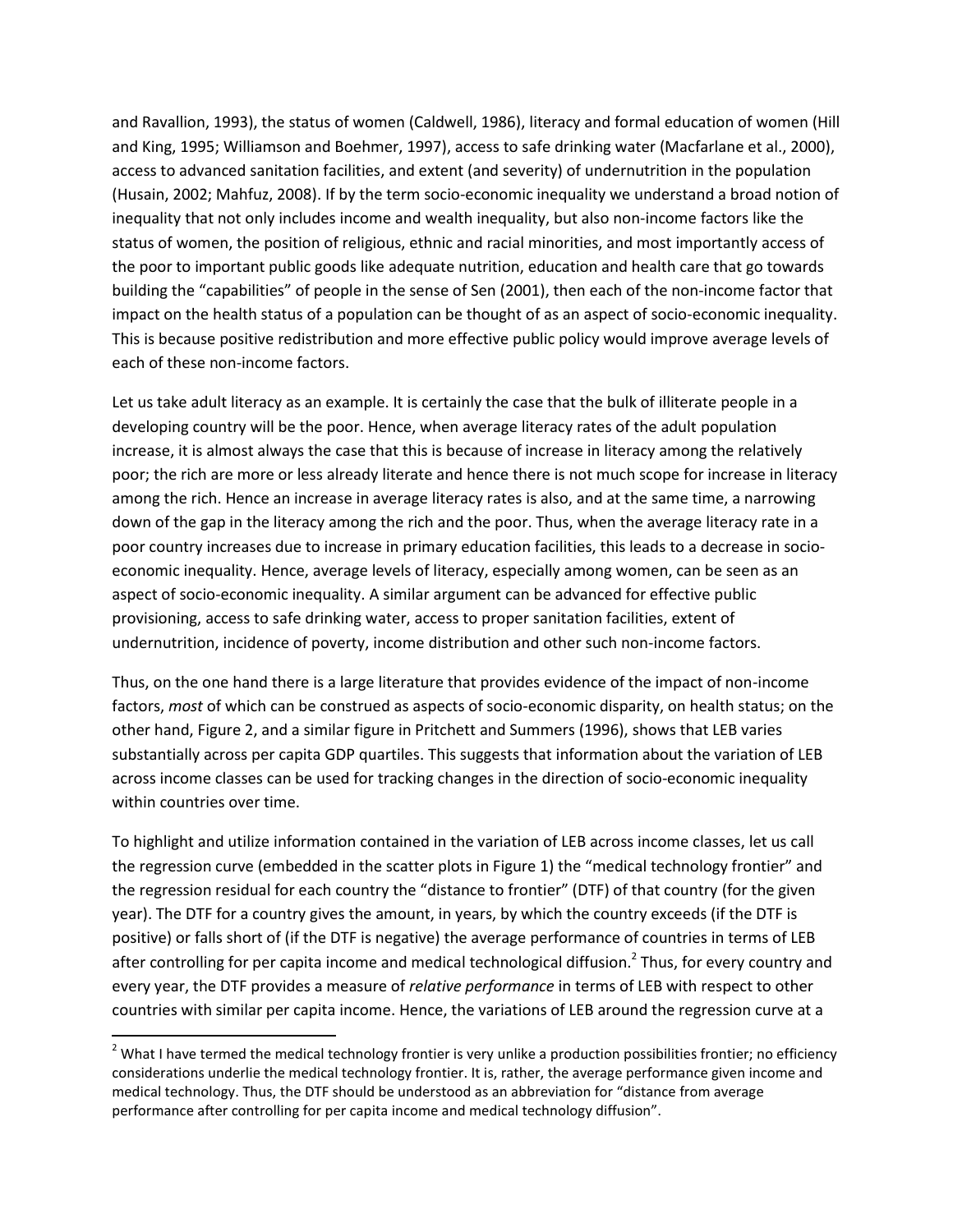*given* level of per capita income, i.e., the variation of the DTF for any level of per capita income, capture the effects of all non-income factors that affect LEB. Following the finding in the literature about the importance of non-income factors that impinge on LEB, all these non-income factors *taken together* can be fruitfully understood as a measure of broad socio-economic equality. An example of a scenario relating to the change in the distance to frontier (DTF) for some country between an initial and a final year is depicted in Figure 3.



Per capita GDP

**Figure 3:** Change in the Distance to Frontier between an initial and a final year. In the initial year, the country occupies position A in the scatter plot (the other countries are not shown in the figure), so that the DTF for the country in the initial year is negative. Thus, the country performs worse than average in the year. In the final year, the country is located in position B, so that its DTF score is positive

Another way to appreciate the importance of these non-income factors and their relationships to socioeconomic inequality is to recognize that improvements in LEB (and possibly other indicators of living standard as well) over time for any country can be decomposed into three broad parts. The first part arises due to increases in per capita income, and is highlighted by the positive slope of the regression curve in the scatter plots in Figure 1.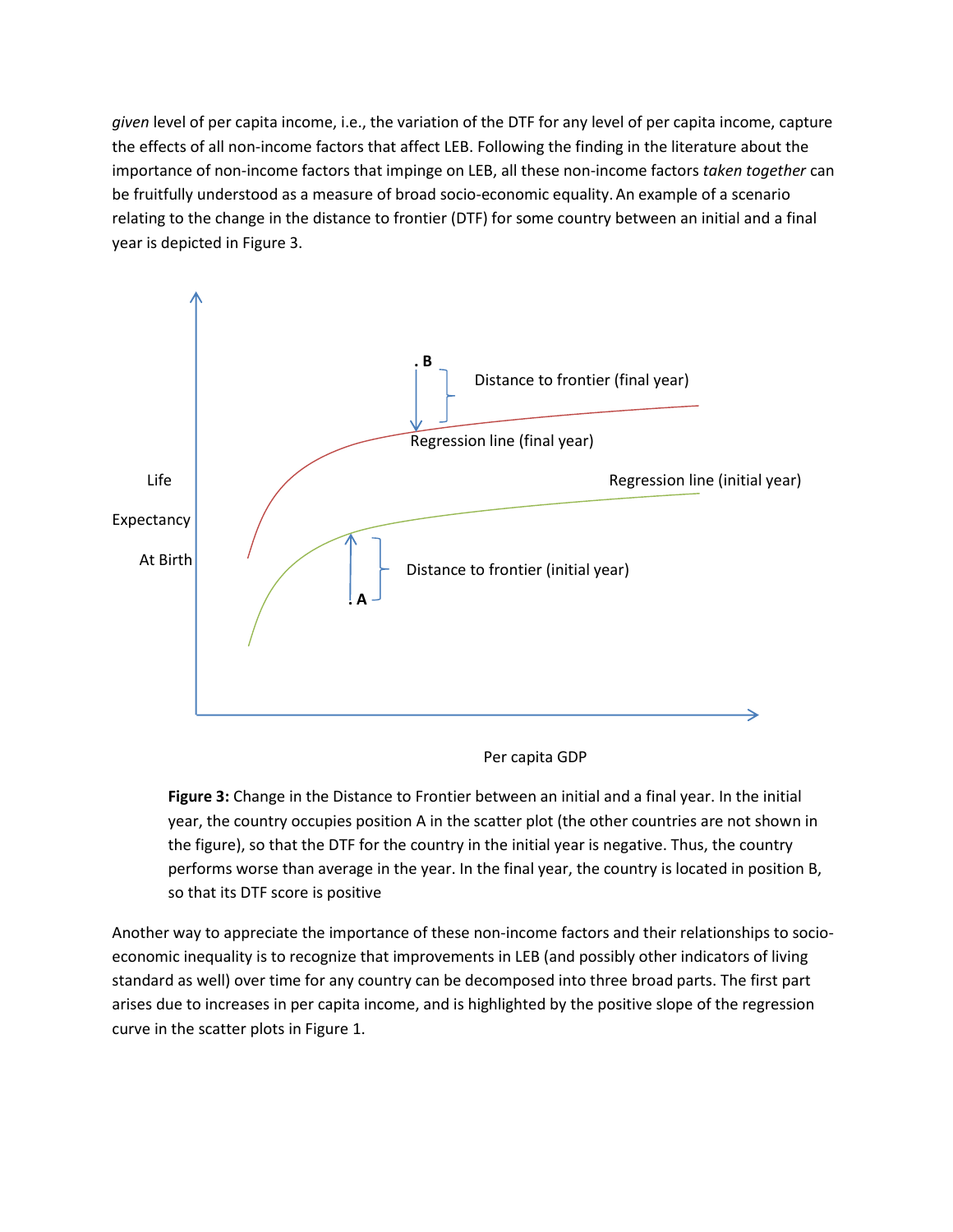The second part comes from improvements in, and diffusion of, medical technology, and is highlighted by the upward "drift" of the regression curve (in the scatter plots in Figure 1) through time.<sup>3</sup> This upward movement of the regression curve is akin to the expanding technology frontier through time and is driven by improvements in, and diffusion of, medical technology that reduce the impact of diseases on the general health of human populations. Improvements in pre and post natal care, access to hospitals (or medical professionals) for childbirth, and availability of generic drugs for dealing with common diseases like diarrhea, malaria, TB and AIDS can have an enormous positive impact on LEB; it is the beneficial impacts of medical technological change that is captured by the upward movement of the regression curve.

The third part can be attributed to the whole complex sets of factors (institutions of governance, public policy stance, effectiveness of public provisioning, status of disadvantaged groups like women and other minorities, etc.) that *distribute* income growth and access to medical technology across various sections of society. Once income growth and improvements in medical technology (and other relevant exogenous factors) have been controlled for, improvements in LEB would be positively impacted by redistribution (broadly defined to include access to public goods like education, and health care) towards the poor; redistribution away from the poor, i.e. increase in societal inequality, would have negative impacts on improvements in living standards. The regression residual in the scatter plots in Figure 1, which I have called the DTF, captures precisely this distributional aspect of the cross-country variation of LEB, which is the combined result of income and wealth distribution, effectiveness of public provisioning, and status of women (and other minorities) in society.

It is almost certainly true that the DTF for any country for any given year will be impacted by a host of unobservable country specific factors, as also stochastic factors (random shocks); being contaminated by sundry country specific (like culture, governance, etc.) and stochastic factors (like weather events, for instance), the value of DTF might not, in any given year, provide a very accurate measure of socioeconomic inequality. But *trends in DTF* (or *changes in the DTF over periods of time*) for any country can provide us with information about the *direction of change* in socio-economic inequality in that country. This is because the country specific unobservable factors (like culture, governance) are likely to change only slowly over time; hence, their effect will be purged out when we track *changes* in the DTF over time (or focus on the trend in the time series of DTF for any country). 4 Thus, changes in DTF for any country over time can provide a relatively accurate picture of changes in socio-economic inequality over time for that country. Hence, changes in DTF (the regression residual from a cross country regression like that depicted in Figure 1) can be used as an *indirect measure of changes in aggregate socio-economic inequality*, understood in a broad manner, over time for any country.

Since the DTF captures the effect of all non-income factors that impact on health outcomes, changes in DTF will necessarily be only a crude measure of changes in socio-economic inequality. While it seems

l

 $^3$  In a cross country regression model, medical technology factors would be captured by the constant term; in a panel data regression model, the same set of factors would be captured by time fixed effects.

<sup>&</sup>lt;sup>4</sup> The effects of random shocks can be removed by averaging across time for every country. The time series plots of DTF, in Figures 4, 5, 6 and 7 below, do not provide evidence of the presence of significant random country-level shocks. Hence, we do not take recourse to time averaging.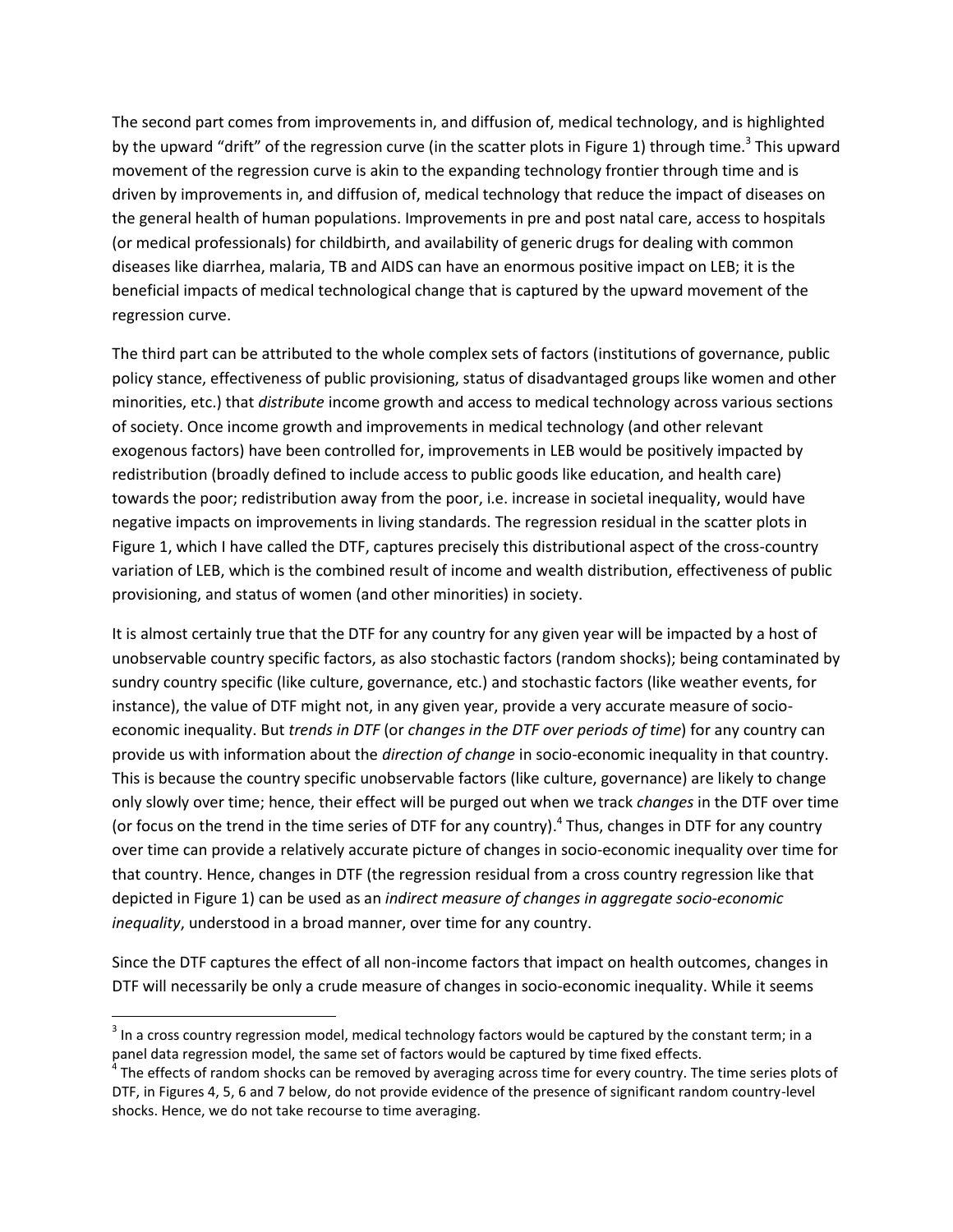plausible that most of the non-income factors will work in the same direction, it cannot be ruled out that there might also be cases where non-income factors work against each other. But even this crude and indirect measure is useful as a marker of the direction of change in socio-economic inequality. There are at least three reasons that make this indirect measure attractive to researchers and policy makers.

First, there is a big problem of unavailability of income distribution data for much of the developing world. For instance, between 1990 and 2009, income distribution data was available in the World Development Indicators between a maximum of 25 per cent of countries in 2000, and a minimum of 6 percent of the countries in 1990. Thus, even in the best case scenario, about 75 percent of developing countries do have income distribution data available.

Second, when data on income or consumption expenditure distribution is available for developing countries its quality is often low and they are beset with well-known problems. Changes in definitions or survey methodology often make comparability over time difficult.<sup>5</sup> It is also well understood that household surveys suffer from the problems of under-reporting and under-coverage of the richer sections of the population (Banerjee and Piketty, 2005). Even when reliable data on income distribution is obtained, it is not easy to convert that to measures of aggregate inequality like the Gini coefficient.

Third, traditional measures of income inequality capture only a narrow slice of socio-economic inequality because, by construction, they leave out non-income dimensions of socio-economic inequality like mortality, incidence and burden of common diseases, nutrition, educational attainment and social status deriving from factors like caste, race or ethnicity. While it is difficult to capture *all* non-income aspects of inequality in one simple measure, LEB has been proposed as a broad social indicator of social well-being that captures many of the important dimensions of living standards that are left out by pure income measures (Pandey and Nathwani, 1997). Ideally, one would like to track improvements in LEB across income classes to get an idea of the evolution of broad socio-economic inequality. Pandey and Nathwani (1997) use LEB data across broad income classes to construct a direct measure of socioeconomic inequality; they demonstrate the use of their methodology using Canadian data. But data on LEB disaggregated by income classes is typically not available for most countries, especially poor countries. Hence, one needs to fall back on an indirect method to track changes in broad socioeconomic inequality over time in poor countries. The method proposed in this paper develops one such indirect measure. Its main strengths are that it is fairly intuitive and easy to compute.<sup>6</sup>

The indirect measure proposed in this paper also highlights the important but oft-neglected point that as much as, or more than, economic growth itself the nature of that growth matters. High growth which is accompanied by worsening inequality (and reduced access of the poor to public goods) reduces the

 $\overline{\phantom{a}}$ 

 $<sup>5</sup>$  For an introduction to these data issues in the context of India, see Deaton and Kozel (2005).</sup>

 $^6$  There is a large body of literature that studies the impact of income inequality on health outcomes in advanced capitalist countries; for a review of this literature, see Wilkinson and Pickett (2006). This paper shares the concerns of that literature but probably comes at the issue from the opposite end. While the literature reviewed by Wilkinson and Pickett (2006) finds strong evidence of the negative impact of inequality on health when comparison areas are geographically large, this paper argues that improvements (or deterioration) of LEB over and above that accounted for by income growth (and other relevant covariates) can be a proxy of socio-economic inequality.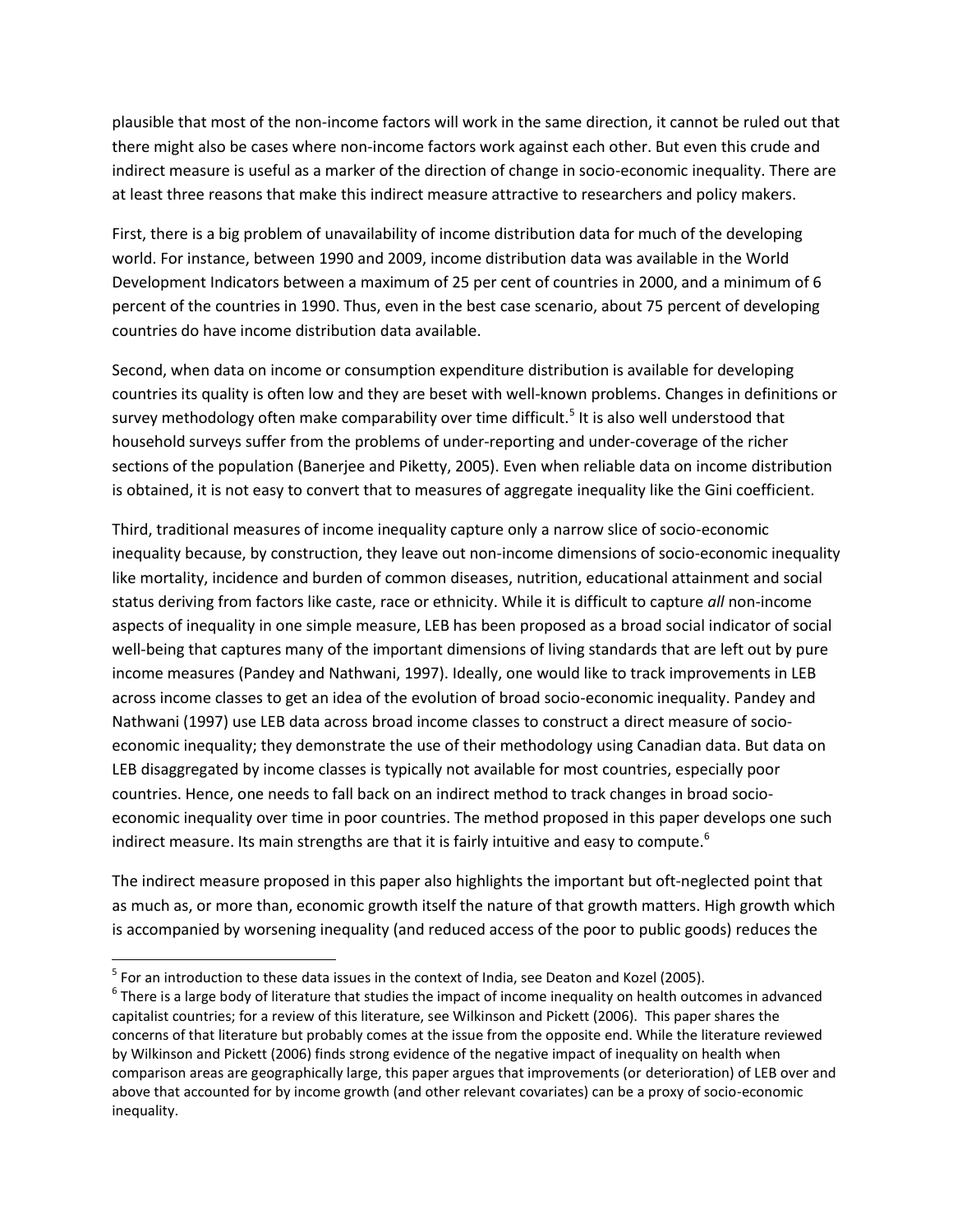positive impact of income growth on living standards, especially of the poor. Conversely, even low economic growth that is more equitably distributed can have a significantly large impact on the material conditions of the poor.

Note that the distribution of the metric across countries can provide useful knowledge about the disparity in improvement across countries and regions, which can be useful for monitoring differential progress across regions; the latter can, in turn, be fed into policy formulation and implementation targeting laggard regions.

The rest of the paper is organized as follows. Section 2 develops the distance to frontier metric of mortality improvement and provides intuition behind the claim that the metric can be used to measure broad socio-economic inequality. Section 3 introduces the data, presents results from cross country regressions, and evidence from some panel data fixed effects regressions to shows that the DTF metric might be a useful indicator of socio-economic inequality. To illustrate the potential use of the metric, in section 4, I provide a ranking of 98 developing countries in terms of improvements of socio-economic inequality for the period 1990-2009, and also depict trends in the DTF for some countries in South Asia, sub Saharan Africa, Middle East and North Africa, and Latin America. Section 5 presents some robustness checks and the following section concludes the paper with some thoughts about future research.

#### **2. Distance to Frontier Metric and Socio-economic Inequality**

#### **2.1. Construction of the Metric**

Building on the pioneering work of Preston (1975), a fairly extensive body of research has investigated the determinants of cross sectional and time series patterns of variations in LEB. This body of research has highlighted the following findings: (a) there is a strong, positive and stable relationship between LEB and per capita income (PCI) across countries; (b) the relationship is nonlinear and can be fruitfully captured by a log-log regression or a quartic regression; (c) the curve representing the relationship between LEB and PCI shifts over time (so that same PCI levels correspond to higher LEB over time); (d) the statistically significant positive relationship between LEB and PCI holds even after controlling for other relevant factors like women's formal education, HIV-AIDS prevalence, etc., and seems to be very robust over time.<sup>7</sup>

The bivariate cross-country log-log regression between log-LEB (dependent variable) and log-PCI has been referred to in the literature as the Preston regression; the multivariate analog, i.e., the multivariate log-log regression with additional controls has been called the Augmented Preston regression. The nonlinear relationship between LEB and PCI is sometimes also captured by using a quartic regression. The advantage of the latter is that it allows the income elasticity of LEB to vary with the level of income;

l <sup>7</sup> See Pritchett and Viarengo (2010) for a summary of this literature and interesting results spanning the period 1902-2007 for a very large cross section of countries.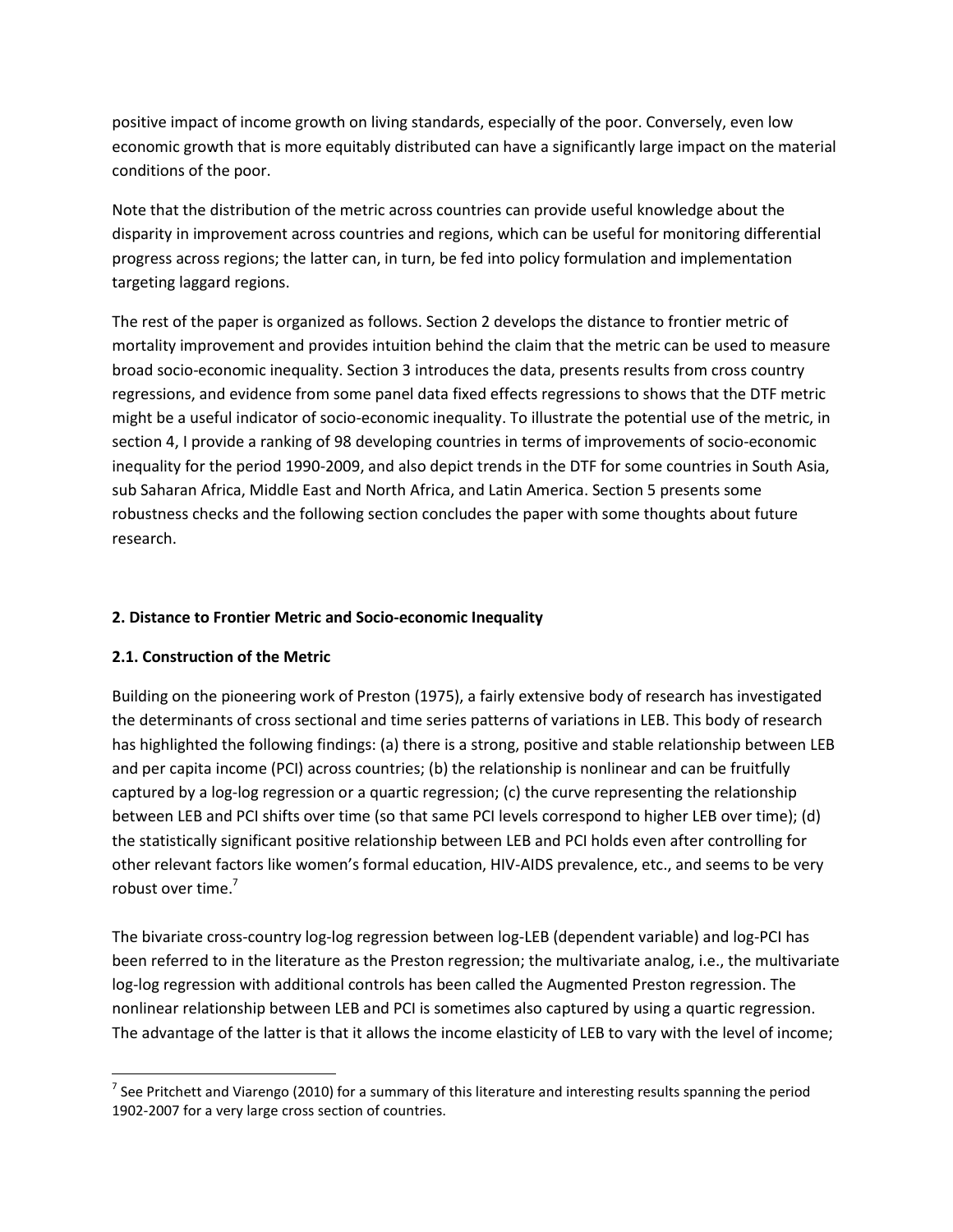the log-log formulation, on the other hand, imposes a constant income elasticity of LEB across income levels. The disadvantage is that interpretation of any coefficient becomes more complicated. Choosing ease of interpretation over flexibility of the elasticity, in this paper, I will use a log-log specification.

We are interested in developing a metric of changes in socio-economic inequality by studying improvements in LEB over *periods of time* (years, say). To facilitate the discussion, let us denote a Preston regression for the initial year (year *t*) as

(1)  $LLEB_{it} = \alpha_t + \beta_t \times LPCI_{it} + \varepsilon_{it}$ 

where LLEB refers to the natural logarithm of life expectancy at birth (measured in years), *LPCI* denotes the natural logarithm of PPP-adjusted real per capita income (measured in2005 international dollars),  $\varepsilon$ refers to an error term and  $i (= 1, 2, ..., n)$  indexes countries, with *n* representing the sample size. The predicted log LEB, using ordinary least squares (OLS) estimates for the parameters is given for country *i* for year *t* by



(2)  $L\widehat{LEB}_{it} = \widehat{\alpha_t} + \widehat{\beta_t} \times LPCI_{it}.$ 

**Figure 4:** Time series Life Expectancy at Birth (in years) for the main regions of the world.

Let us refer to the regression curve as the "medical technology frontier". This terminology is meant to indicate the following: given the per capita income of any country, the regression curve gives the level of LEB it can expect to achieve on average because of medical technological resources available to all countries. This means that, for any country, the distance from the regression curve for any year measures the performance of that country *relative to* the cross-country "average" performance. Let us call this distance, measured in years (or log-years), the "distance to frontier" (DTF). Note that if the DTF is positive for any country in a given year then the country can be seen as having performed better than the average in that year; if it is negative, the country performed worse than average.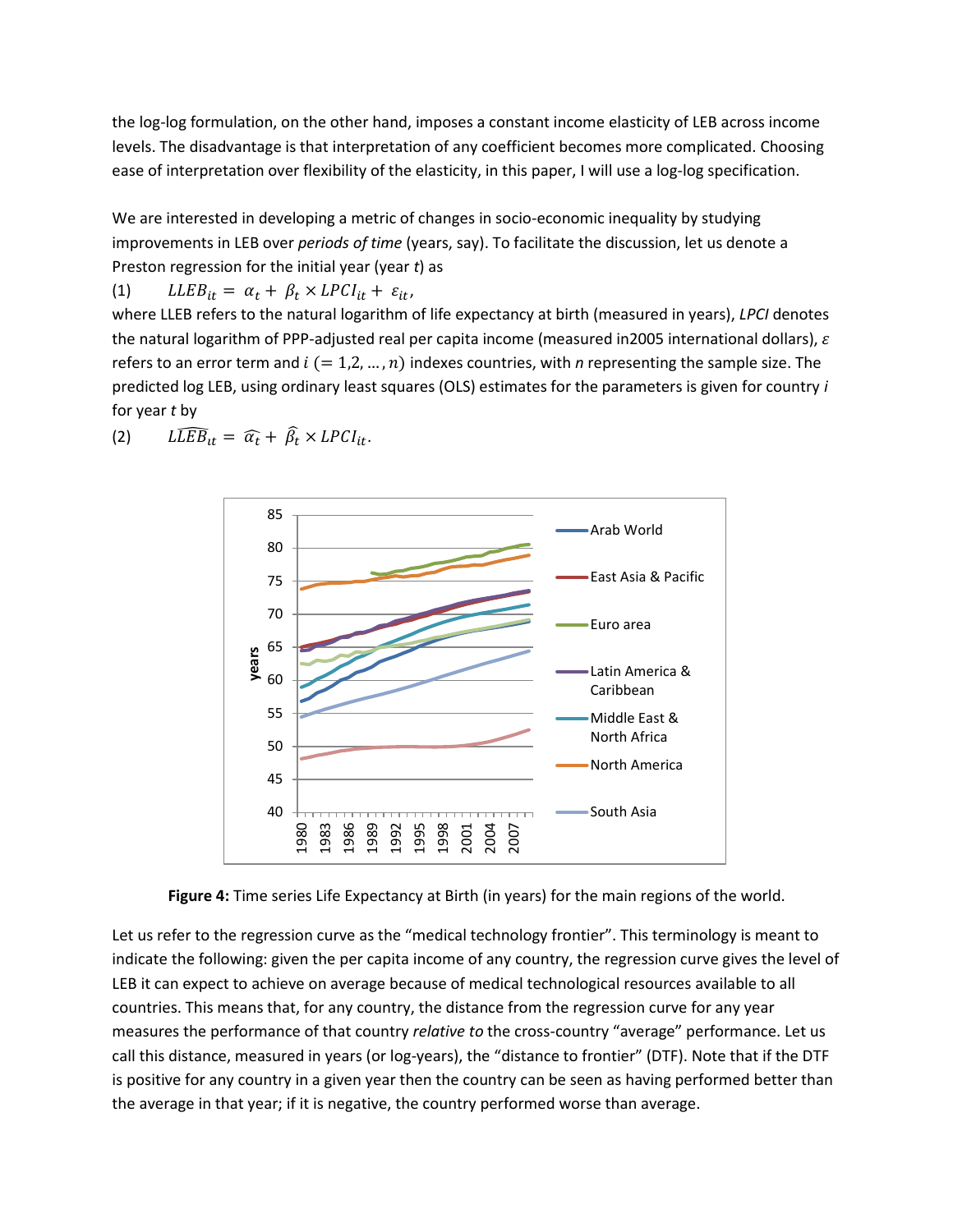Figure 4 plots the LEB since 1960 for major regions of the world. All regions, other than sub Saharan Africa, have witnessed secular improvements in LEB over these past four decades. One of the major reasons behind the dismal performance of sub Saharan Africa is the HIV epidemic. Beginning in the early 1990s, the spread of HIV-AIDS has had a major negative impact on the health and living standards of the population in sub Saharan Africa; gradually it has spread elsewhere as well. Hence, it is important to control for the impact of HIV-AIDS on LEB. Thus, the augmented Preston regression that we use in this paper uses both per capita income and the prevalence of HIV as regressors:

$$
(3) \qquad LLEB_{it} = \alpha_t + \beta_t \times LPCI_{it} + \gamma_t \times HIV_{it} + \varepsilon_{it},
$$

where HIV denotes the prevalence rate of HIV in a country; with the augmented regression, the predicted value of *LLEB* for country *i* in year *t* given by

(4) 
$$
\widehat{LLEB}_{it} = \hat{a}_t + \hat{\beta}_t \times LPCI_{it} + \hat{\gamma}_t \times HIV_{it}.
$$

Since we are interested in investigating aspects of socio-economic inequality and its relationship to health outcomes, it might appear that we should include a variable capturing income (or wealth) inequality in the cross country regression. We do not do so for two reasons. First, we would like to collect together the effects of all non-income factors that affect health into one portmanteau measure given by the residual of the regression; since we want income (or wealth) inequality to be in this portmanteau measure, we do not include it as a regressor. Second, data on income (or wealth) inequality is not readily available for developing countries. As we have already indicated, between 1990 and 2009, the best case scenario has data on income distribution only for a fourth of the countries. If we were to include income distribution as a regressors, our sample size would shrink rather drastically, by as much as 94 percent in certain years.

For country *i* in year *t*, the distance to the frontier becomes

(5)  $DTF_{it} = LLEB_{it} - L\widehat{LEB}_{it} = \hat{\varepsilon}_{it}$ ,

where hat-quantities denote predicted values computed from the regression.

Comparing *LLEB* for any country *i* at two points in time, an initial year *t* and some later year *T*, we see that

(6)  $LLEB_{iT} - LLEB_{it} = (\widehat{\alpha}_T - \widehat{\alpha}_t)$ 

$$
\{(\widehat{\beta_T}\times\text{LPCI}_{iT}+\widehat{\gamma_T}\times\text{HIV}_{iT})-(\widehat{\beta_t}\times\text{LPCI}_{it}+\widehat{\gamma_t}\times\text{HIV}_{it})\}.
$$

This shows that the observed changes in LLEB can be decomposed into three parts. The first comes from progress in medical technology and is captured by  $(\widehat{\alpha_T}-\widehat{\alpha_t})$ . The second comes from increases in per capita income, reduction in HIV prevalence and increases in women's education; this is captured by

$$
\{(\widehat{\beta_T}\times\text{LPCI}_{iT}+\widehat{\gamma_T}\times\text{HIV}_{iT})-(\widehat{\beta_t}\times\text{LPCI}_{it}+\widehat{\gamma_t}\times\text{HIV}_{it})\}.
$$

The third part is the difference in the estimated residuals in the two years  $(\hat{\varepsilon}_{iT} - \hat{\varepsilon}_{it})$ , and is, thus, the change in the distance to frontier metric.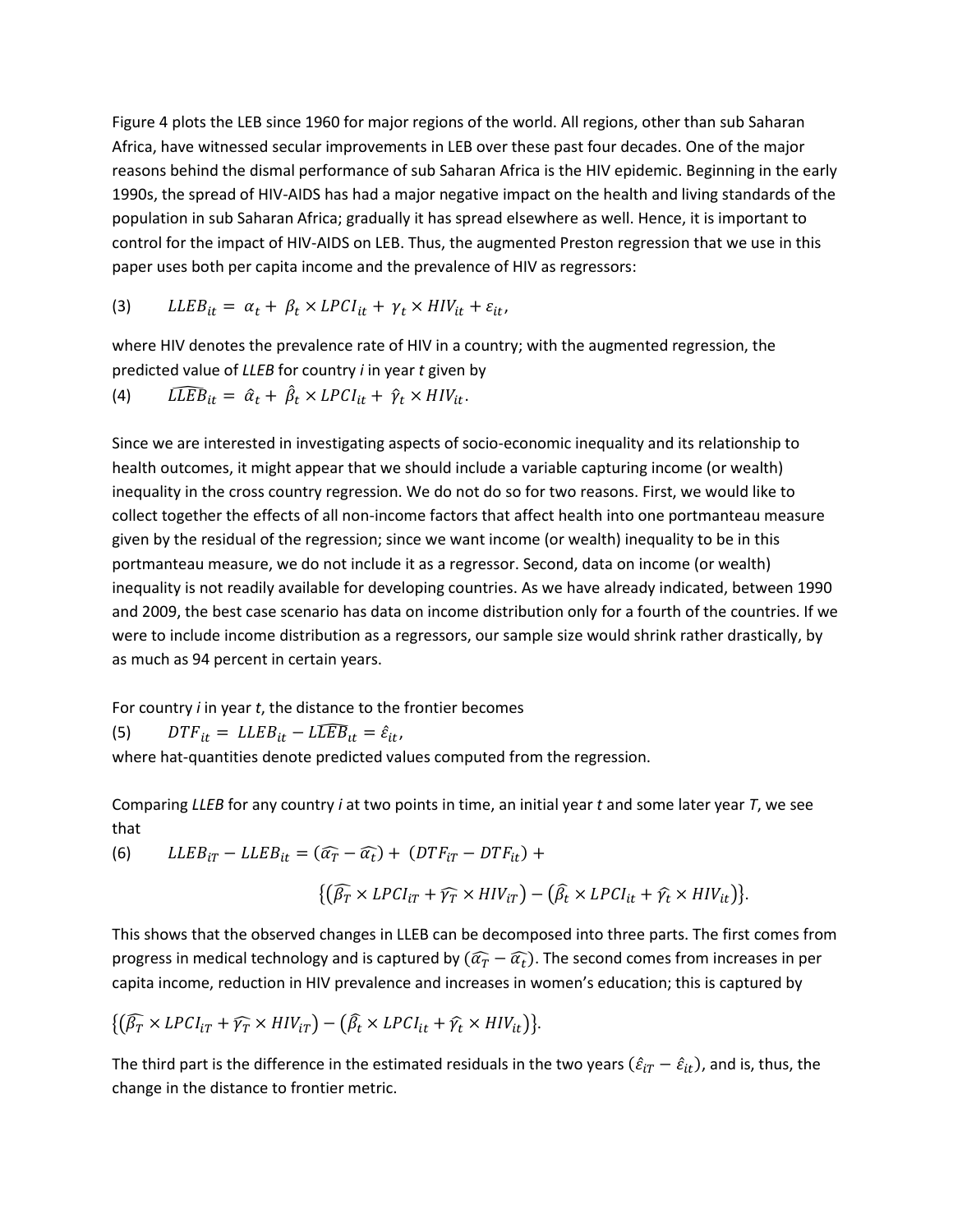It is worthwhile considering the three factors in (6) in some detail. With regard to the first factor, the technological factor, it is natural to ask: why does the curve shifts over time? Why does technological progress, captured by the term  $(\widehat{a_T}-\widehat{a_t})$ , contributes to improvements in LEB over time? Shifts of the curve, what we have referred to as the "medical technology frontier", over time represents the effects of technological change (relating, for instance to immunization, pre and post natal care, better medical technologies, etc.) and public policy, both of which are socially mediated process and requires conscious intervention. Adoption of the relevant technology and making it widely available across a country requires *public* resources, material and non-material, alike; it is undoubtedly facilitated by activist and progressive public policy of the State.

The second factor in (6),

$$
\{(\widehat{\beta_T} \times LPCI_{iT} + \widehat{\gamma_T} \times HIV_{iT}) - (\widehat{\beta_t} \times LPCI_{it} + \widehat{\gamma_t} \times HIV_{it})\},\
$$

represents the impact of observable covariates that affect the level of LEB. Typically, cross country regressions have incorporated per capita income, prevalence of HIV and other covariates in the set of relevant controls. Per capita income is meant to capture the command over *private* resources of the average household in country *i*. The command over resources is reflected in the nutrition that is available to the household, the quality and quantity of health care services that it can purchase, the level of sanitation that it can provide for itself in its living space, and other similar things that it has to provision for itself. Being a representation of the command over resources of the average household, it naturally glosses over its distribution. HIV prevalence is meant to capture the exogenous impact of the AIDS epidemic that has ravaged countries since the early 1990s, especially the sub-Saharan countries.

Being changes in the regression residual, the third factor captures the impacts of those factors which impact the LEB after medical technology, per capita income, HIV prevalence and women's education has been accounted for. The basic claim of this paper is that main variable that lies hidden in the third factor in (6) relate to shifts in societal inequality, broadly defined. This includes not only income and wealth distribution, what Sen (1983) refers to as "exchange entitlements", but also non-income measures of inequality like changes in access to public health resources, provision of local public goods over time. The basic idea behind this claim is straightforward. If there is positive redistribution, i.e., redistribution of income, wealth and (more generally) resources, in favour of the poorer sections of society, that will have a disproportionately large positive impact on LEB (or other similar indicators of living standard). This is because the LEB, being an aggregate indicator, is a weighted average of life expectancy at birth across various income/expenditure classes, with weights proportional to shares of the various income classes in the population. Since life expectancy at birth will be lower at the lower end of the income distribution, improving the life expectancy for *this* group will improve the aggregate measure by much more than if improvement were limited to the richer section of the population. A positive redistribution of income and wealth and an increase in the reach of public health resources to poorer sections will do precisely that and will, therefore, have a disproportionately large positive impact on aggregate measures like LEB.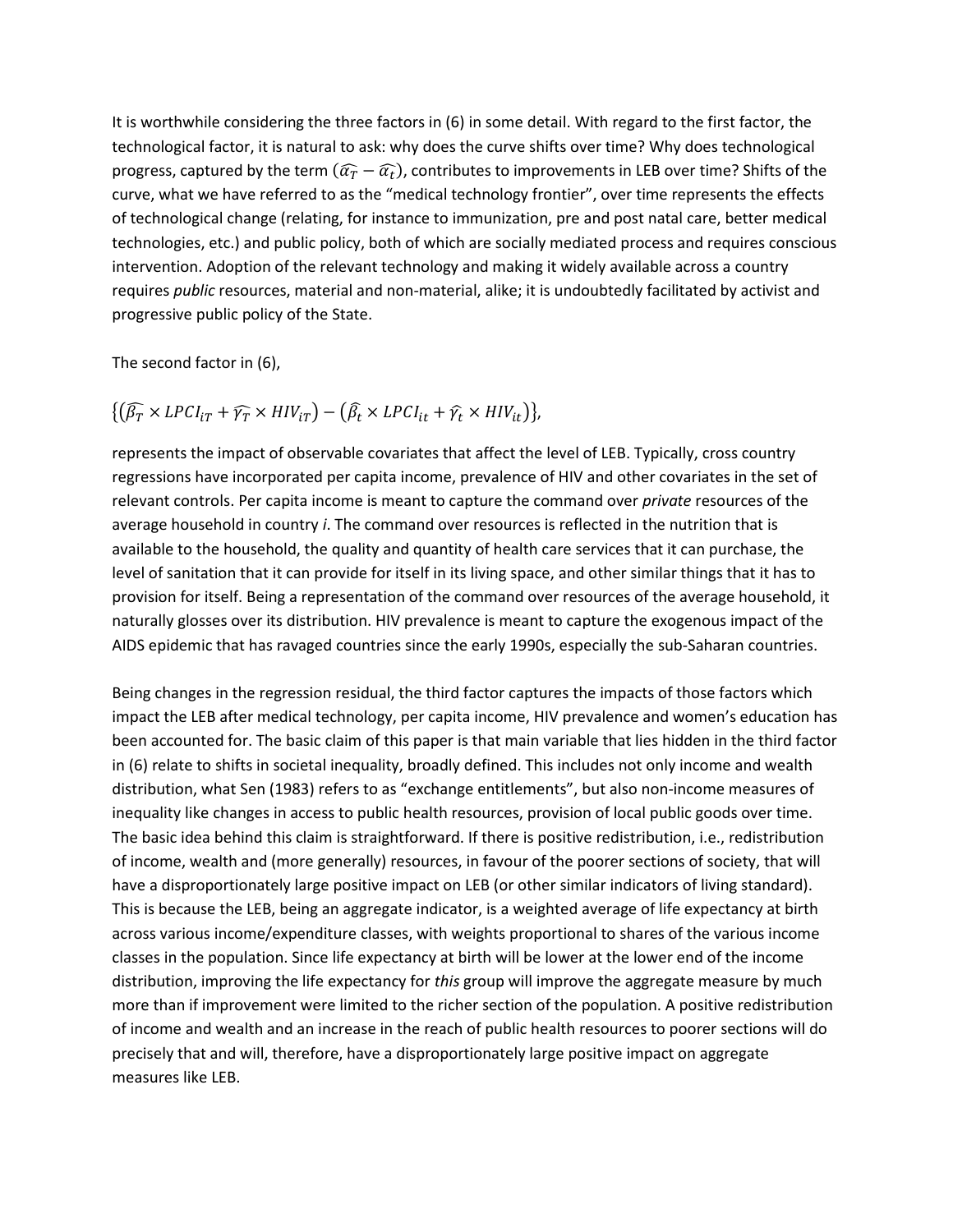#### **3. Main Results**

#### **3.1 Model and Data**

The results in this paper will use an Augmented Preston regression

(7)  $LLEB_{it} = \alpha_t + \beta_t \times LPCI_{it} + \gamma_t \times HIV_{it} + \varepsilon_{it}$ 

where *LLEB* denotes log-life expectancy at birth, *LPCI* denotes log-per capita income, *HIV* denotes the prevalence of HIV-AIDS among the 15-49 population, and  $\varepsilon$  is an error term. The augmented Preston regression (7) will be estimated for every year between 1990 and 2009. Estimates of the residual will be used to construct the distance to frontier metric, DTF, for every country in the sample. The trend in the DTF metric will then be used to throw light on the direction of changes in socio-economic inequality within some countries and across some regions of the world.

#### **3.2 Data**

l

The sample of countries that figure in the analysis in this paper are a group of 143 developing countries which are categorized as low income, low middle income or upper middle income countries by the World Bank. Data on life expectancy at birth (measured in years), PPP per capita GDP (measured in 2005 international dollars) has been extracted from the World Development Indicators (WDI) online data base for the years 1990-2009. $8$ 

Data on HIV prevalence (measured as estimated percentage of the population between 15 and 49 years of age living with HIV) is taken from the GAPMINDER online data base. The basic data is from UNAIDS but GAPMINDER provided estimates for some countries for years before 1990. Since the data before 1990 is sparse, we use HIV prevalence data only for the years since  $1990.<sup>9</sup>$ 

#### [TABLE 1]

Table 1 provides summary statistics for the variables that are used in this paper for four representative years, 1990, 1995, 2000 and 2009. The two variables of main interest for the analysis in this paper are per capita income and life expectancy at birth. For any country, PPP per capita GDP (measured in 2005 international dollars) measures the average household's per capita income adjusting for price changes across countries (PPP) and over time (2005 dollars); hence, it gives us a measure to compare real per capita income across countries and over time. Life expectancy at birth is the number of years a newly born child can expect to live on average if the age-sex specific mortality rates remain unchanged; it provides one of the most important measures of mortality of the population.

Table 1 shows that mean per capita income declined between 1990 and 1995; since then, it has increased continuously to reach 5442 in 2009. Thus, there was a noticeable acceleration in mean per capita income since the mid-1990s. Between 1990 and 1995, mean per capita income decreased by

<sup>&</sup>lt;sup>8</sup> The WDI data base can be accessed here: <u>http://data.worldbank.org/data-catalog/world-development-indicators</u>

<sup>&</sup>lt;sup>9</sup> The GAPMINDER database can be accessed here:<http://www.gapminder.org/>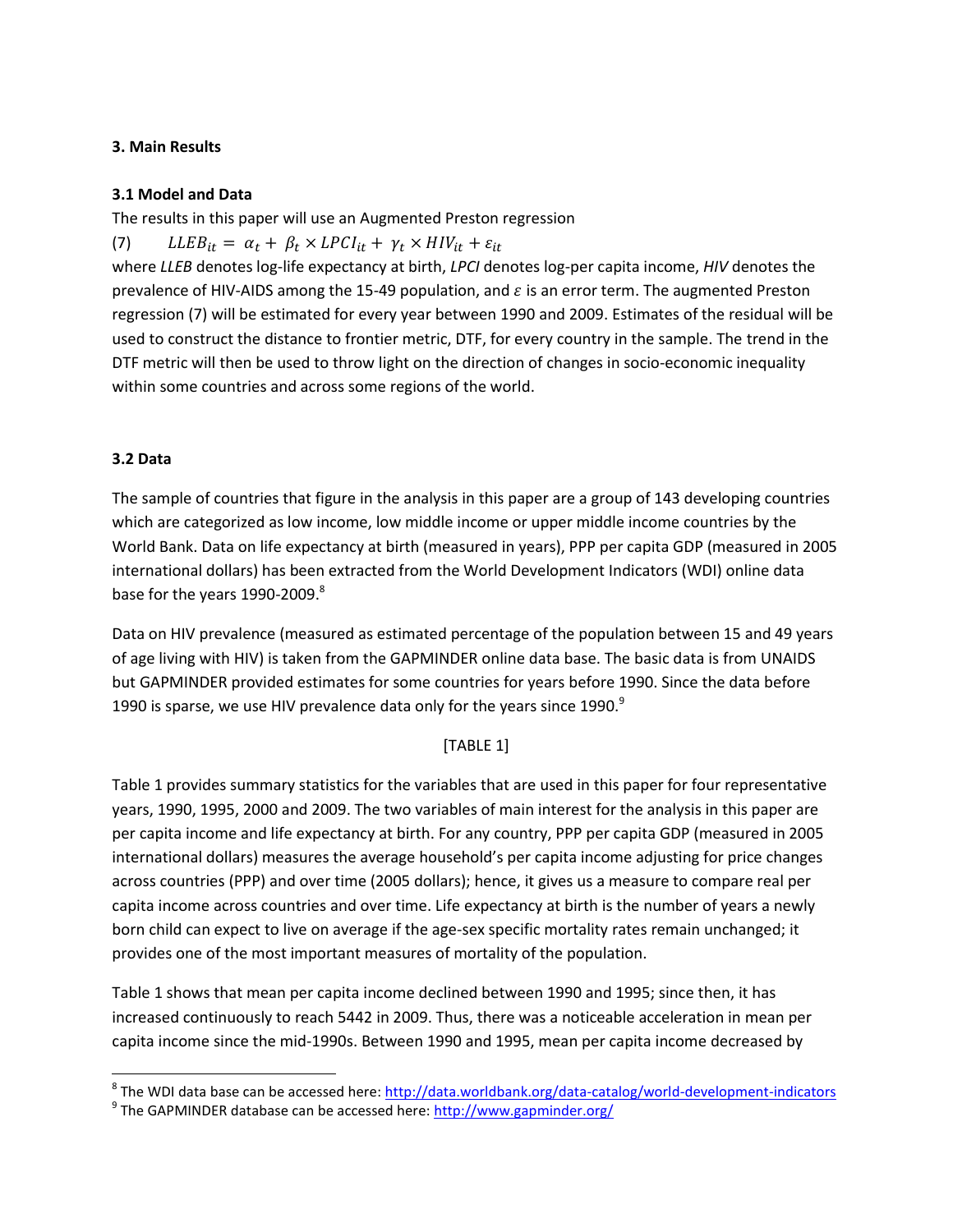about 0.89 percent per annum; between 1995 and 2000, the corresponding increase was 2.49 percent per annum. Between 2000 and 2009, growth accelerated so that mean per capita GDP increased by about 2.86 percent per annum. The second variable of interest, life expectancy at birth, has steadily improved from 1990 onwards: mean LEB increased from 61.38 years in 1990 to 62.36 years in 1995 to 65.34 in 2009. Interestingly, while mean per capita income declined by 4.4 percent between 1990 and 1995, mean LEB increased by about 1 year; on the other hand, even though mean per capita income increased by 13 percent between 1995 and 2000, mean LEB increased by only a similar amount (i.e., about 1 year).

Mean HIV prevalence in the 15-49 years age increased from 1.02 in 1990 percent to 2.77 percent in 2000. In the next decade, it declined to 2.48 percent in 2009. There is a rather large variance in HIV prevalence, with high prevalence rates in sub Saharan countries: the maximum value of HIV prevalence was 25.10 percent in 1995 and remained close to that figure at 25.90 percent in 2009.

#### **3.3 Cross Country Regression Results**

Table 2 gives results for a cross country regression of log LEB on log per capita GDP and HIV prevalence rate, for 1990, 1995, 2000 and 2009 respectively. The magnitude of the income elasticity of LEB (the coefficient on per capita income), which is strongly statistically significant in all the years, declines from 0.137 in 1990 to 0.125 in 1995 to 0.096 in 2009. Thus, in 1990, every percentage point increase in per capita income would be associated with 0.14 percentage point increase in LEB; in 2009, every percentage point increase in per capita income was associated with only a 0.09 percentage point increase in LEB.

#### [TABLE 2]

The magnitude of the intercept, again strongly significant, increases from 3.025 to 3.163 to 3.417 over the same period. The increase in the estimated value of the constant captures the expansion of the medical technological frontier over time; the decline in the estimated income elasticity captures the fact that as more countries become rich, the marginal impact of another percentage point increase in per capita income has proportionately lower impact on LEB.

The coefficient on HIV prevalence increases from -0.01 in 1990 (and 1995) to -0.016 in 2009; it is strongly significant in 1995, 2000 and 2009, pointing towards the massive impact that the AIDs epidemic has had on mortality since 1995, especially in the sub-Saharan countries. The interpretation of the magnitude of the coefficient is that of a semi-elasticity: in 1995, every percentage point increase in HIV prevalence across countries reduced LEB by 1 year; in 2009, the corresponding reduction was 1.7 years. In the next section, I will use these regression estimates to construct the DTF for every country and year between 1990 and 2009, and use it to construct an improvement metric (IM) that will provide information about the direction of change of socio-economic inequality over time.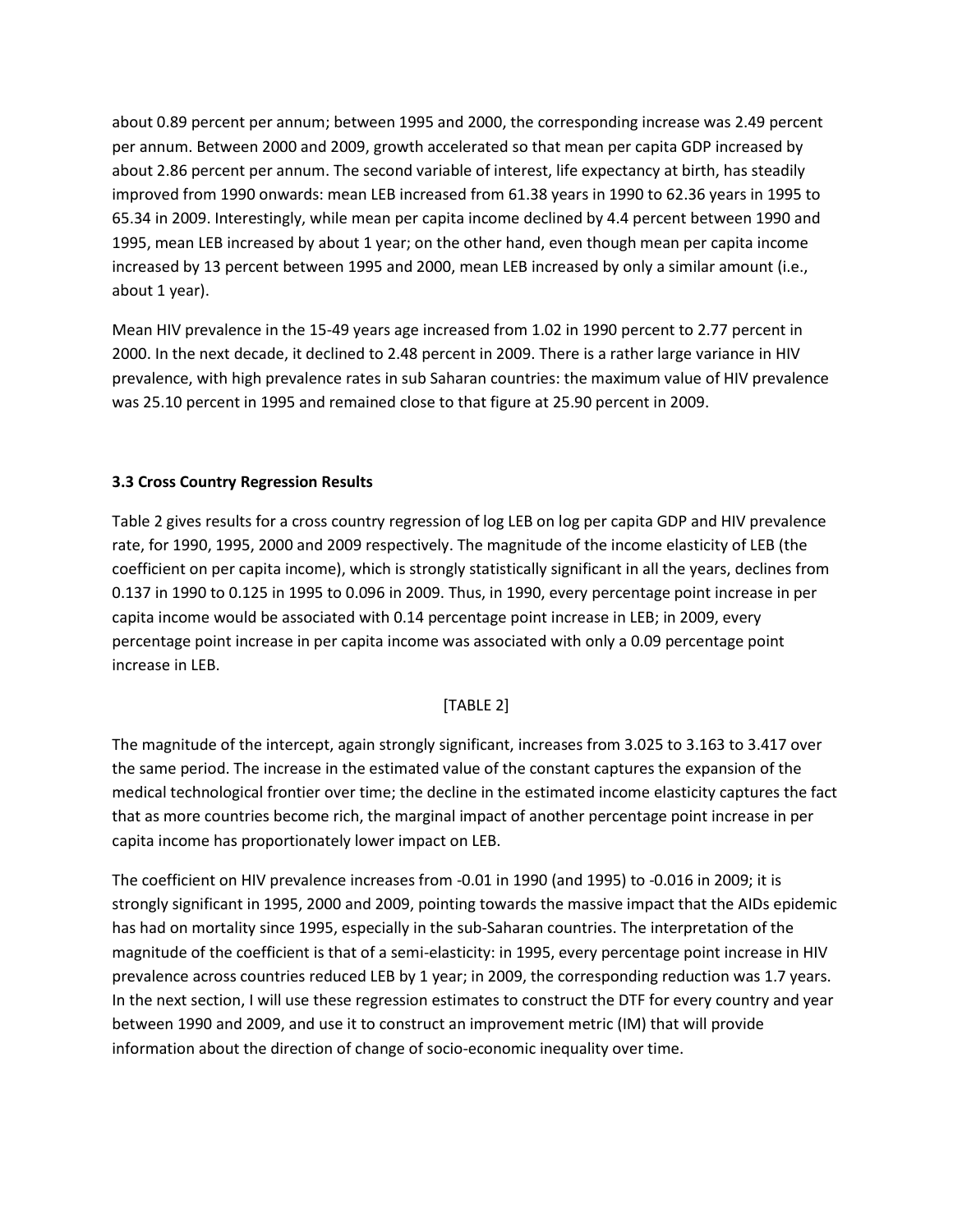#### **3.4 DTF as a measure of socio-economic inequality**

In this section, I present some preliminary results in favour of the claim that changes in the DTF over time can be understood as a marker of broad socio-economic inequality, which includes, other than income inequality also effectiveness of public policy, public provisioning of health care and education, and the status of women. The difficulties with testing the claim rest primarily on the reliability of the income distribution data.

#### [TABLE 3]

To test the relationship of the DTF metric to broad measures of income inequality, public expenditure and the status of women, I run bivariate regressions using a panel data set with data on the DTF metric, the ratio of the income of the top to the bottom quintile, public health expenditure as a share of GDP and enrollment of girls in primary educational institutions. The model I estimate is

$$
(8) \tDT F_{i,t} = \alpha_i + \beta * X_{i,t} + \varepsilon_{i,t},
$$

where DTF denotes the DTF metric, X stands, in turn, for income distribution, public heath expenditure and female education,  $\alpha$  stands for a country-specific fixed effect, *i* indexes countries and *t* indexes years. Table 3 presents results of estimating  $\beta$  in (8) using a fixed effect (FE) estimation procedure. Since there is a possibility of endogeneity of the regressors, I also present FE estimates using the lagged regressor as an instrument for the regressor itself.

Public health expenditure and female education have the expected sign with and without instrumenting, and both are statistically significant. Columns (3) and (4) have estimates of the coefficient on public health expenditure (as a share of GDP). The positive estimates indicate that higher public health expenditure leads to a higher value of the DTF metric, and lead to above average (and improving) performance in comparison to other developing countries. The magnitude of the estimate suggest that each percentage point increase in public health expenditure leads to an increase in the DTF between 0.2 and 0.3 years. The coefficient on female education has a similar interpretation: every percentage point increase in female enrollment leads to an improvement in the DTF metric by about 0.02 years. Thus, the impact of public health expenditure seems to be an order of magnitude higher than female education.

The coefficient on the income inequality measure – the ratio of the income share of the top to the bottom quintile – has an unexpected positive sign in column (1). This might be cause of several reasons. First, it might be that there is severe mis-measurement in the income share ratio. Since it is well known that top income shares are severely underestimated in sample surveys, this might bias the measure of income inequality and lead to incorrect results. Second, the income inequality measure might be endogenous in the sense that both income inequality and the DTF metric might be impacted by another factor. For instance, a policy shift against redistribution would have an impact on both income distribution (because of changes in tax policies, say) and the relative performance related to LEB improvement (because of reduction in the financing of nutrition programs, say). To take account of these problems, column (2) presents FE estimates of the coefficient on income distribution where a one period lag of income distribution is used to instrument income distribution. The estimate in column (2)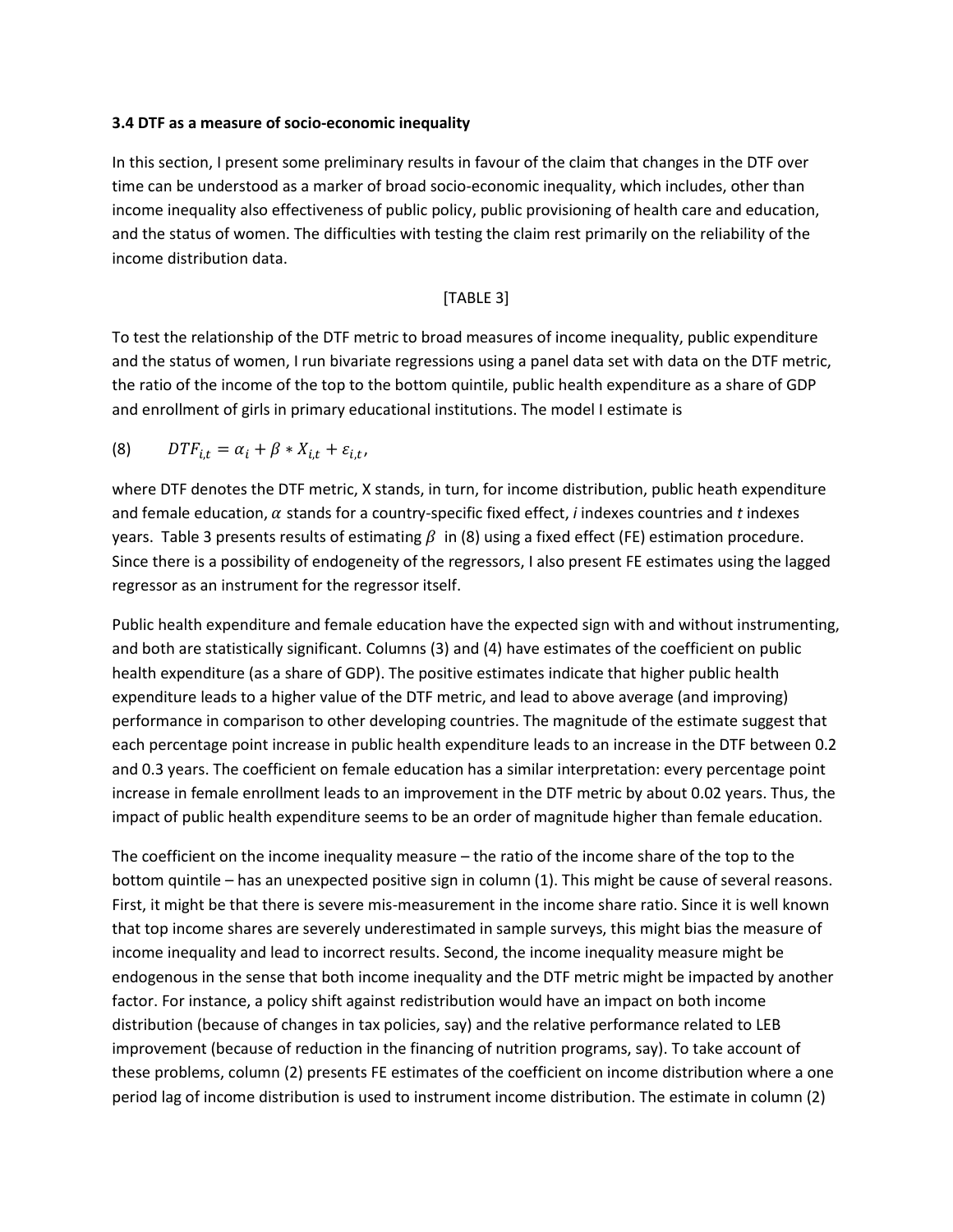has the expected negative sign and the magnitude of the estimate suggests that every percentage point increase in the ratio of the income share of the top to the bottom quintile leads to a deterioration of the DTF metric by 0.2 years. The magnitude of the effect of income inequality, thus, seems of the same order of magnitude as public health expenditure.

#### **4. Applications**

To illustrate the use of the DTF metric, I will use it to compute improvements in LEB between 1990 and 2009 for a set of 135 countries. Recall that for country *i*, the distance to the frontier in the initial year (1990, say) can be written as

(9)  $DTF_{it} = LLEB_{it} - L\widehat{LEB}_{it} = \hat{\varepsilon}_{it},$ 

where hat-quantities denote predicted values computed from the regression curve. In a similar manner, the distance to frontier in the final year (year *T*, 2009 in our case) is

(10) 
$$
DTF_{iT} = LLEB_{iT} - L\widehat{LEB}_{iT} = \hat{\varepsilon}_{iT}.
$$

Comparing the DTF for any country between the two years, final and initial, we can arrive at a metric of improvement over time that controls for country-specific income growth, "exogenous" progress in medical technology that is potentially available to all countries to adopt, and HIV prevalence rates. Denoting this improvement metric as *IM*, its value for any country *i* between periods *T* (final period) and *t* (initial period) can be written as:

(11) 
$$
IM_{T,t}^i = DTF_{iT} - DTF_{it} = (\hat{\varepsilon}_{iT} - \hat{\varepsilon}_{it}).
$$

I have argued in this paper that such an improvement metric can also be used as a measure of *changes* in socio-economic inequality. While a positive value of *IM* in (11) denotes movement in the direction of greater equality (i.e., improvement) and a negative value denotes movement in the direction of greater inequality (i.e., deterioration) over the relevant time period, it is worthwhile distinguishing at least four interesting cases.

**Case 1** (negative switch): the country is above average in the initial year ( $DTF_{it} > 0$ ) but its position worsens relative to the average and it ends up below average in the final year ( $DTF_{iT}$  < 0); the improvement metric will be unambiguously negative ( $IM_{T.t}^{i} < 0$ ), providing evidence of deterioration.

**Case 2** (positive switch): the country is below average in the initial year ( $DTF_{it} < 0$ ) but improves its position and ends up above average in the final year ( $DTF_{iT} > 0$ ); the improvement metric will be unambiguously positive ( $IM_{T.t}^i > 0$ ), providing evidence of improvement.

**Case 3** (negative persistence): the country is below average in the initial year ( $DTF_{it}$  < 0) and continues to remain so in the final year ( $DTF_{iT}$  < 0); there will be two sub-cases depending on the relative magnitudes of *DTF* in the initial and final years so that if the improvement metric might turn out to be positive even with negative persistence if  $DTF_{it} < DTF_{iT} < 0$ .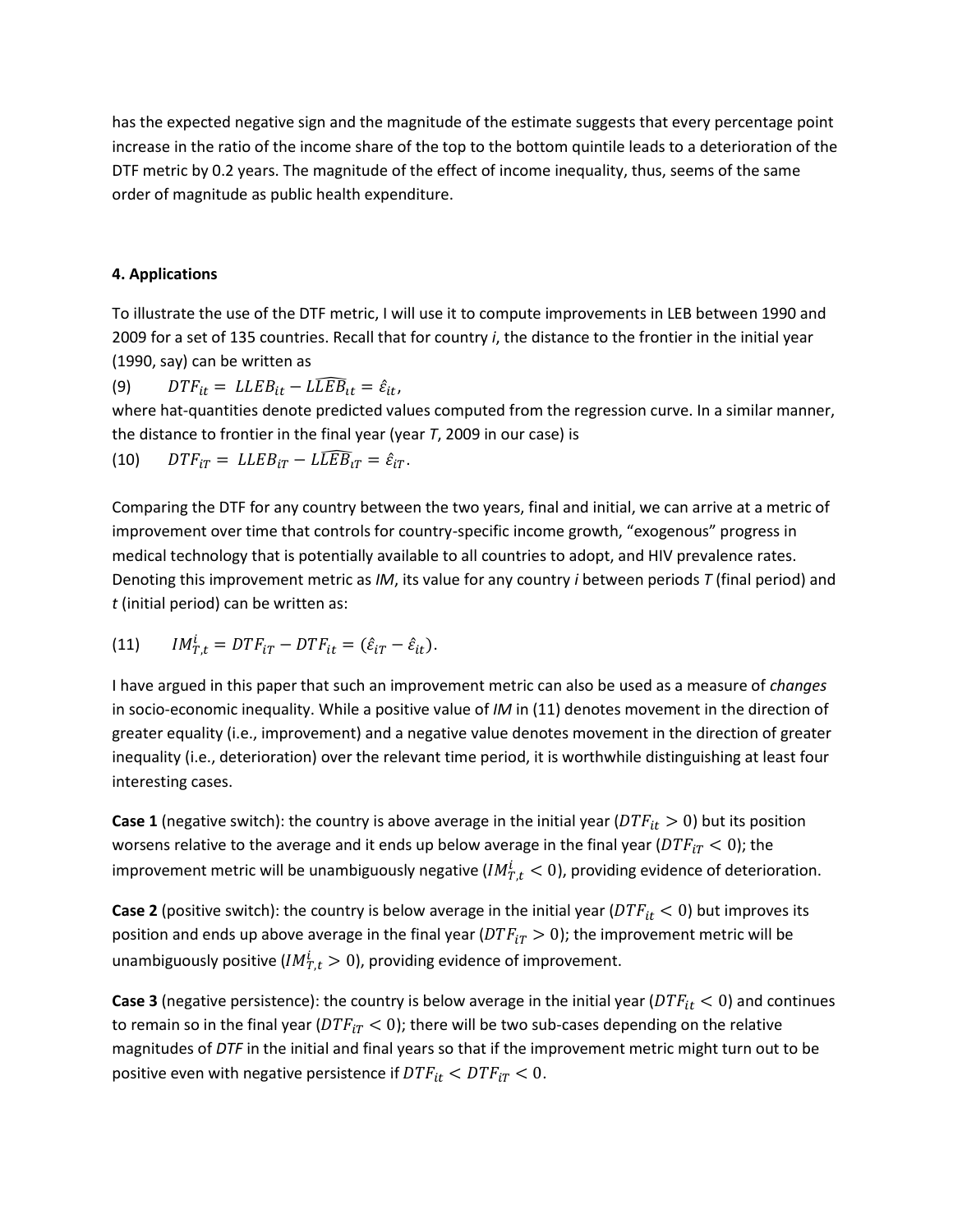**Case 4** (positive persistence): the country is above average in the initial year ( $DTF_{it} > 0$ ) and continues to remain so in the final year ( $DTF_{iT} > 0$ ); again, there might be two sub-cases depending on the relative magnitudes of *DTF* in the initial and final years but the improvement metric might come out negative even with positive persistence if  $0 < DTF_{iT} < DTF_{it}$ .

Cases 1 and 2 are of great interest to us, and in the empirical analysis I will indicate countries that fall into either category. Case 1 gives unambiguous evidence for a deterioration of LEB compared to other countries after income growth and technological progress has been accounted for; case 2 indicates the exact opposite: unambiguous evidence of improvement occurring due to positive redistribution leading to a decline in socio-economic inequality.

#### **4.1. World Ranking of Improvement in Socio-Economic Inequality, 1990-2009**

Tables 4 provides rankings of countries according to *IM* computed on the basis of the cross country regression, estimates for which are reported in Table 2, for the period 1990-2009 using HIV prevalence as the only control.<sup>10</sup> Higher rankings go with lower improvement scores, i.e., value of IM, and thus indicate worse performance. Table 5 provides the list of countries which witnessed either positive or negative switch between 1990 and 2009.

Two countries which have grown very rapidly since the 1990s but have not managed to translate that rapid economic growth into improvements in LEB are China and India. Both countries figure towards the very end of the list of rankings; India is ranked 88 and China 98 among 98 countries for whom the ranking is provided in Table 4. This indicates that the growth process underway in both countries must have worsened socio-economic inequality significantly.<sup>11</sup>

It might be thought that the improvement metric is biased against countries that have registered high growth. This is not the case for two reasons. First, the comparison is made, at each point in time, with countries that have similar per capita income; hence all countries with similar levels of per capita income are treated in the same way. Second, the income-LEB relationship takes into account the inherent nonlinearity involved. Thus, the improvement metric already accounts for the fact that marginal increases in LEB calls for higher income growth as LEB increases.

The fact that the metric is not biased against high growth countries can also be seen from the rankings themselves. Countries with relatively high growth which also have shown rapid improvement in socioeconomic inequality as measured by IM are: Bhutan, Bangladesh, Mozambique, South Africa. This is in stark contrast to high growth countries with worsening socio-economic inequality like China, India, Thailand, and Sri Lanka. On the other side, there are countries which had low growth in real per capita

 $\overline{a}$ 

 $10$  Women's education (girl's primary enrollment rates) data is available for only about 50 countries for both 1990 and 2009. To keep the sample as large as feasible, I did not use women's education as a control.

 $11$  For evidence on wealth inequality in India after the 1990s, see Bannerjee and Piketty (2005), and Jaydev, Motiram and Vakulabharanam (2007); for evidence on widening inequalities in China, see Hart-Landsberg (2011).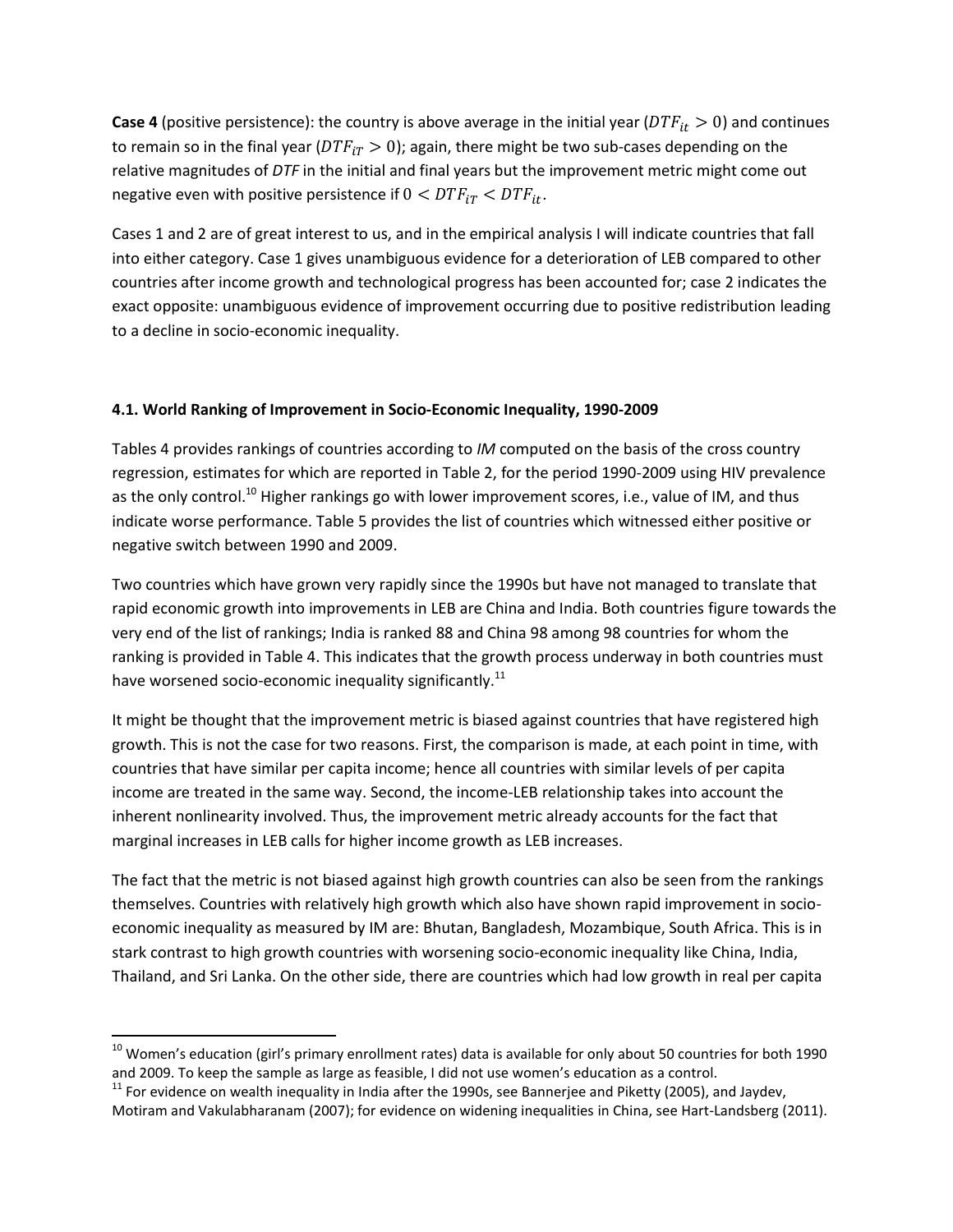GDP and also witnessed worsening socio-economic inequality. Examples of such countries are Central African Republic, Kenya, and Zambia.

#### [TABLE 4]

The case of India is especially worrisome because it also figures in the list of 13 countries, along with Ghana, Kenya, Thailand, Belarus, Zambia, Uganda, Lebanon, Bulgaria, Mauritius, Malaysia, Suriname, and Cote d'Ivoire, which have witnessed a negative switch between 1990 and 2009. The negative switch implies that these countries had a better than average performance in 1990, but a worse than average performance in 2009. Hence, these countries give indication of significant worsening of inequality (and access of the poor to public health infrastructure) over this period. Two countries which are surprising entries in the list of worst performing states are Sri Lanka (at rank 89/98) and Costa Rica (at rank 68/98). These cases certainly require deeper investigation.

It is interesting to note that countries in sub-Saharan Africa show very divergent performances. While Rwanda, Botswana, Namibia, Niger and Madagascar are among the best performers, Zambia, Kenya, Ghana, Chad, and Republic of Congo are among the worst. The reasons behind these divergent performances need to be carefully investigated.

#### **4.2. Divergent Country Performances, 1990-2009**

Figures 5, 6, 7 and 8 plot the DTF for groups of countries in South Asia, sub Saharan Africa, middle East & North Africa and Latin America. The most striking feature of the time series plots of DTF is the visible lack of random fluctuations in the year to year movement of DTF for each country; hence, the effect of random shocks in driving the movement of DTF over time seems to be rather attenuated, if at all present. In fact, the DTF metric for each country displays a smooth movement and strong persistence over time.

#### [TABLE 5]

Divergent performance of countries in the same region, as depicted in Figure 5, 6, 7 and 8, reinforce the case for using changes in DTF as a relatively accurate marker of the direction of change of socioeconomic inequality. This is because countries in the same region can be plausibly expected to share both many unobservable factors and random shocks. Since the DTF metric has already controlled for per capita income and medical technological change, divergent movements of the DTF among countries in the same region must be driven by the whole host of non-income factors that impact on socio-economic inequality.

#### **4.2.1. South Asia**

Figure 5 plots the DTF metric over the period 1990-2009 for the main South Asian countries: Bangladesh, India, Nepal, Pakistan and Sri Lanka. There is a striking difference in the evolution of the metric for the South Asian countries. While Nepal and Bangladesh give strong evidence of improvement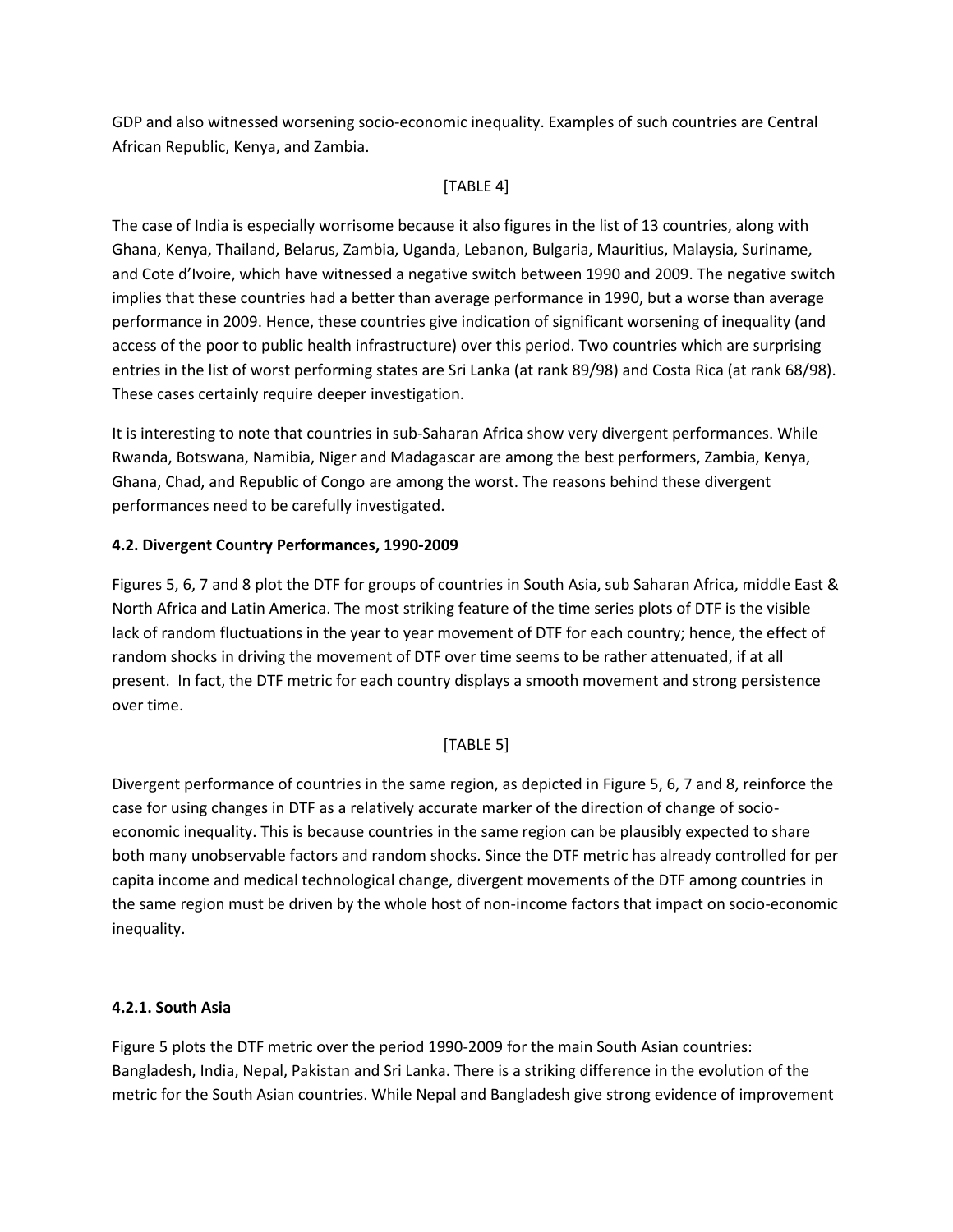in socio-economic inequality and access of the poor to basic public goods, Pakistan shows stagnation and Sri Lanka shows worsening over this period though it remains an above-average performer. Bhutan has been a below-average performer all through the period, though its distance from average performance has been declining over time; that indicates some improvement over time.

The big exception is India which shows not only a steady worsening of socio-economic inequality but a switch from an above to a below average performer country. A more detailed historical and institutional analysis of each of these South Asian countries needs to be taken up to understand the reasons behind this divergence. While such an analysis will be taken up in future research, it seems safe to conclude from this evidence in Figure 5 that the effects of rapid economic growth since the 1990s has not percolated down to the poorer sections of Indian society. In fact, it seems to have worsened socioeconomic inequality and curtailed access of the poor to essential public goods like health care and education.



**Figure 5:** Time series plots of the DTF metric for the main South Asian countries (BGD: Bangladesh; BTN: Bhutan; IND: India; NPL: Nepal; PAK: Pakistan; LKA: Sri Lanka). The DTF metric is the value of the residual in a cross country regression of log life expectancy at birth on a constant, log per capita GDP and HIV prevalence. Trends in the DTF metric provide information about the direction of change in socio-economic inequality, an increasing (positive) trend indicating reductions in socio-economic inequality and vice versa.

The fact that India, despite its high economic growth, has not been doing particularly well on the social well-being front has been noted by development economists like Jean Dreze (2004) and Amartya Sen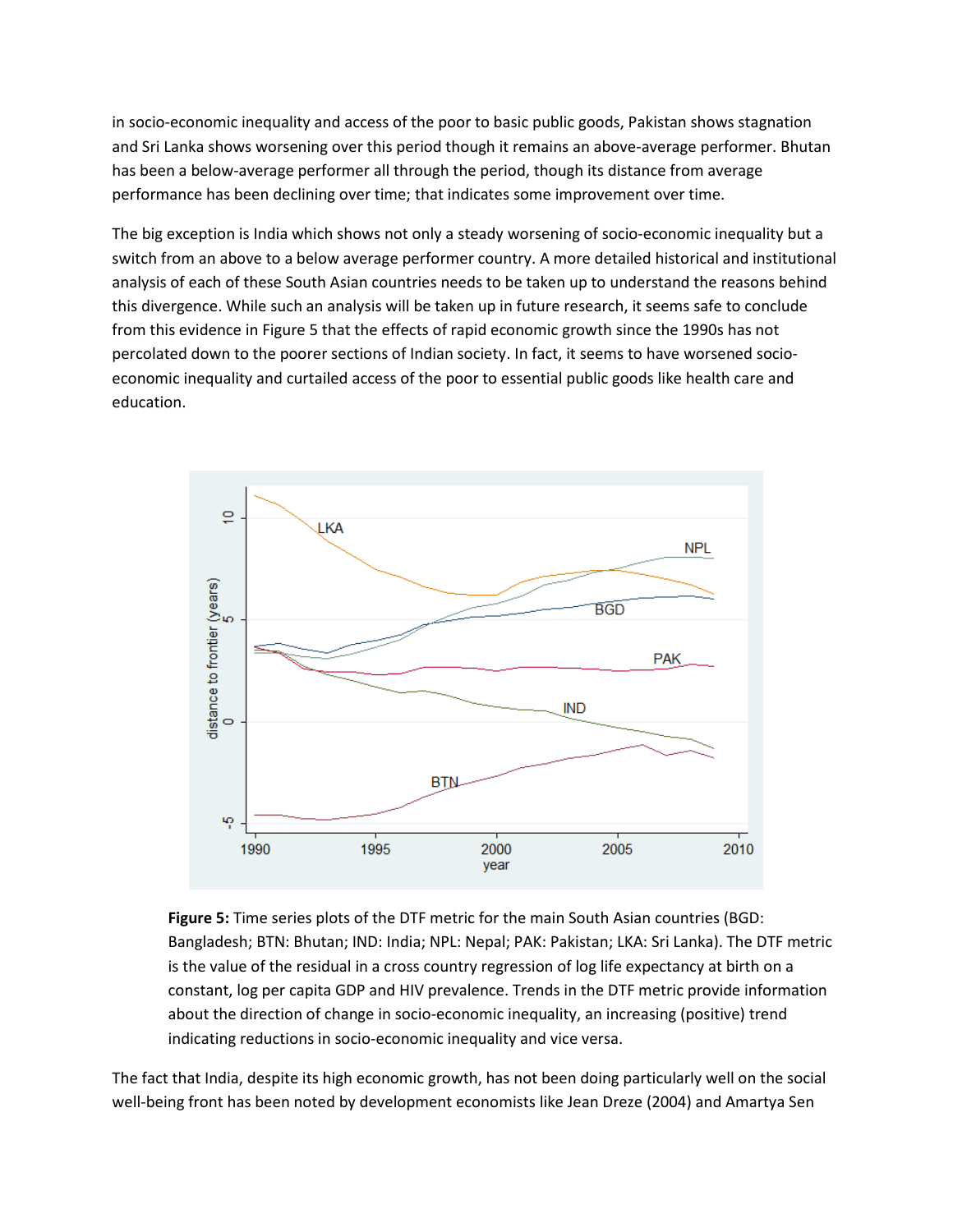(2011). Both have, in fact, compared India's dismal performance on various measures of living standards with the much better performance of Bangladesh. The fact that the DTF metric moves, between 1990 and 2009, secularly down for India, and moves almost secularly up for Bangladesh (and Nepal), is in line with the already-noted divergence between India and Bangladesh. This suggests that the crude and indirect measure proposed in this paper might, at least as a first approximation, provide reliable information about the direction of change in socio-economic inequality in other countries too.

#### **4.2.2. Sub-Saharan Africa**

Figure 6 plots the DTF metric for the period 1990-2009 for some sub-Saharan countries. Countries in sub-Saharan Africa have generally performed much worse than average other than a few notable exceptions like Botswana, and Eritrea. Nigeria and Angola have remained very far below average throughout this period. Among the countries which have witnessed significant deterioration in socioeconomic inequality since 1990 are Kenya, Ghana and the Republic of Congo. Kenya and Ghana were above average performers in the early 1990s; by the late 2000s, both had switched their relative position to become below average performing countries. Congo was close to average in the early 1990s but rapidly lost ground since then.

#### **4.2.3. Middle East and North Africa**

Figure 7 plots the DTF metric for the period 1990-2009 for some countries in the Middle East and Northern Africa. Among the countries selected for Figure 7, Algeria show a steady and significant improvement over time, switching from a below average to an above average performing country. Tunisia, on the other hand, has witnessed a steady deterioration, even though it remains an above average performer throughout the period. While Iran has improved its relative position since the mid-1990s, it still remains below the frontier. Egypt and Morocco has witnessed their trajectory of steady improvement being stalled by the late-1990s.

#### **4.2.4. Latin America**

Figure 8 presents time series plots of the DTF for some countries in Latin America. The most striking aspect of Figure 8 is the general upward trajectory of DTF since the mid-1990s for all the countries in the region. This is in sharp contrast to the divergent trends seen among countries in South Asia, sub Saharan Africa, and Middle East & North Africa. Within this picture of general improvement, there are interesting differences.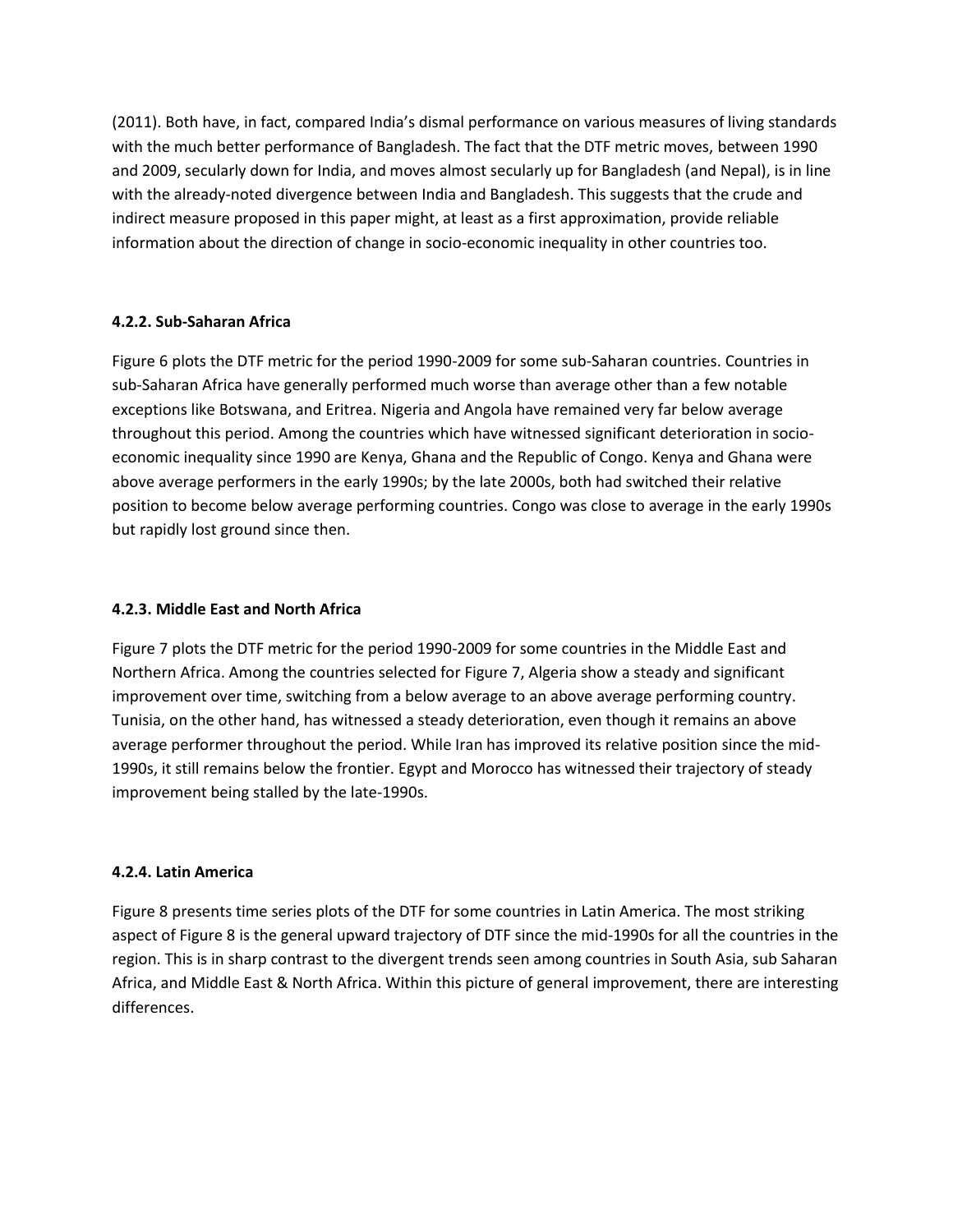

**Figure 6:** Time series plots of the DTF metric for some sub-Saharan countries (AGO: Angola; BWA: Botswana; COG: Republic of Congo; ERI: Eritrea; GHA: Ghana; KEN: Kenya; NGA: Nigeria). The DTF metric is the value of the residual in a cross country regression of log life expectancy at birth on a constant, log per capita GDP and HIV prevalence. Trends in the DTF metric provide information about the direction of change in socio-economic inequality, an increasing (positive) trend indicating reductions in socio-economic inequality and vice versa.

Brazil, Bolivia, Ecuador and Guatemala have witnessed steady improvements in socio-economic inequality. Brazil and Bolivia were both below average performers in the early 1990s; Brazil has become an average performer, while Bolivia, despite steady improvement, continues to be a laggard. Guatemala was just below average in 1990; steady improvement since then has made it an above average performer.

Two countries which have not seen much improvement over the whole period are Chile and Argentina. Both these countries witnessed a U-shaped movement since 1990, with a period of deterioration being followed by improvement. The trajectory of improvement in Argentina seems to have been stalled since the mid-2000s.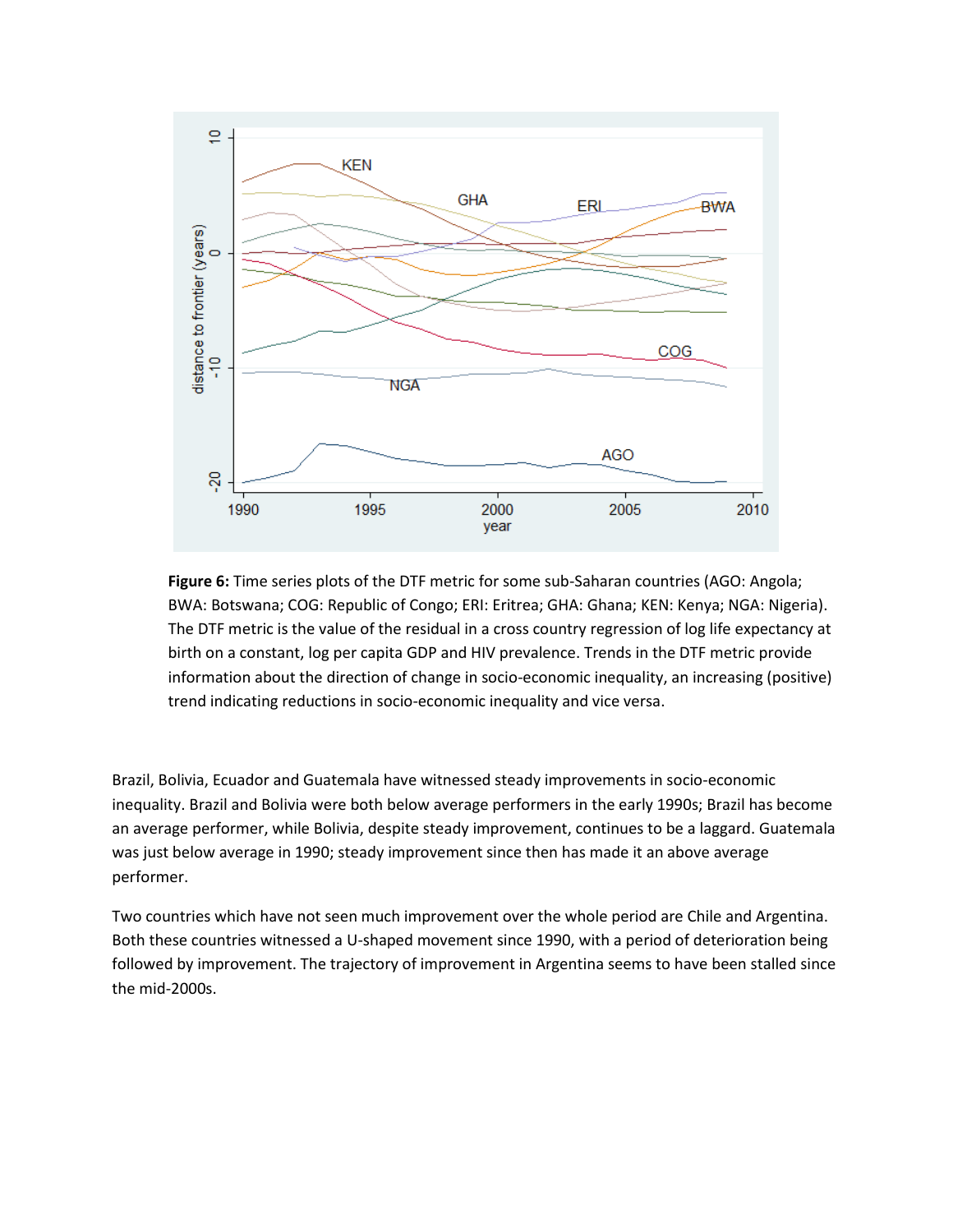

**Figure 7:** Time series plots of the DTF metric for some countries in Middle East and North Africa (DZA: Algeria; EGY: Egypt; IRN: Iran; MAR: Morocco; TUN: Tunisia). The DTF metric is the value of the residual in a cross country regression of log life expectancy at birth on a constant, log per capita GDP and HIV prevalence. Trends in the DTF metric provide information about the direction of change in socio-economic inequality, an increasing (positive) trend indicating reductions in socio-economic inequality and vice versa.

#### **5. Robustness Checks**

The DTF metric that has been computed in this paper so far relates to life expectancy at birth. It captures the "distance" from the average performance of developing countries given its per capita income level and the diffusion of medical technology potentially available to all countries. I have argued that the changes in the DTF metric can be used as a measure of the direction of change in socioeconomic inequality. Is the DTF metric robust to the indicator of living standard?

To evaluate the robustness of the DTF metric, I have computed a similar metric for two other commonly used indicators of living standard: infant mortality rate (IMR) and under-5 mortality rate (U5MR). The DTF metric for IMR (U5MR) is derived from a bivariate regression of IMR (U5MR) on per capita GDP and a constant, and is defined as the predicted value *less* the actual observed value. Hence a positive value of the DTF metric with respect to IMR (U5MR), say, for any year implies a lower value of the IMR (U5MR) than the average for the developing countries at the same level of per capita income; this suggests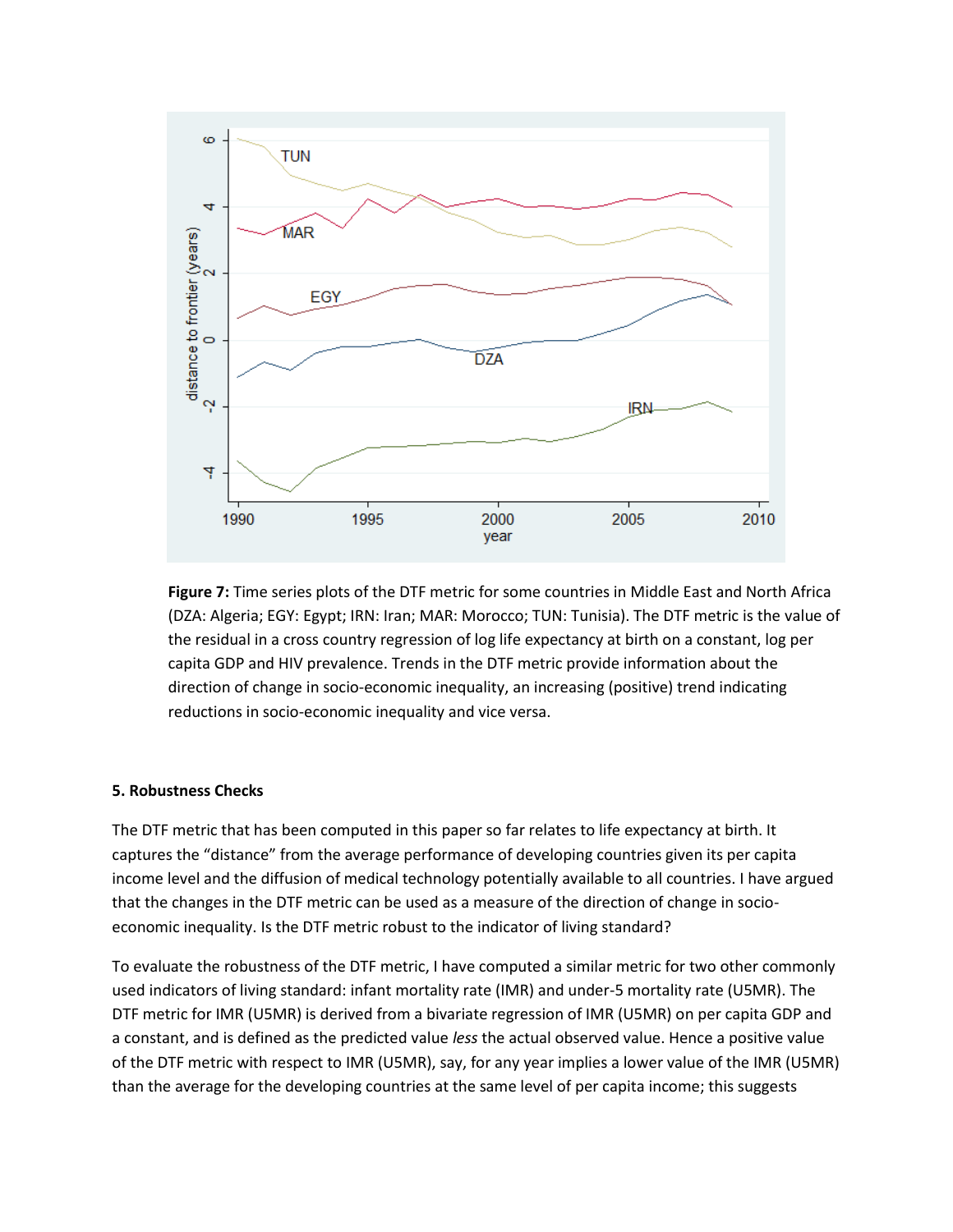above average performance. Similarly a negative value of the DTF metric implies below average performance.



**Figure 8:** Time series plots of the DTF metric for some countries in Latin America (ARG: Argentina; BOL: Bolivia; BRA: Brazil; CHL: Chile; ECU: Ecuador; GTM: Guatemala; PRY: Paraguay). The DTF metric is the value of the residual in a cross country regression of log life expectancy at birth on a constant, log per capita GDP and HIV prevalence. Trends in the DTF metric provide information about the direction of change in socio-economic inequality, an increasing (positive) trend indicating reductions in socio-economic inequality and vice versa.

Figure 9 plots the DTF metric for both IMR and U5MR for two sets of countries: (a) those that have shown large improvements in socio-economic inequality between 1990 and 2009 (and have low ranks in Table 4), and (b) those that have shown large deterioration of socio-economic inequality in the 1990- 2009 period (and have high ranks in Table 4). The countries in the first group are: India, China, Ghana, Kenya, Thailand, Republic of Congo, Chad and Sri Lanka; the countries in the second group: Algeria, Bangladesh, Brazil, Guatemala, Nepal, South Africa, and Namibia.

The charts on the right column in Figure 9 show that, in general, the countries that displayed large improvements in socio-economic inequality with respect to the DTF metric on LEB, i.e., countries in the first group, have also performed well with respect to the DTF metric on IMR and U5MR. This is because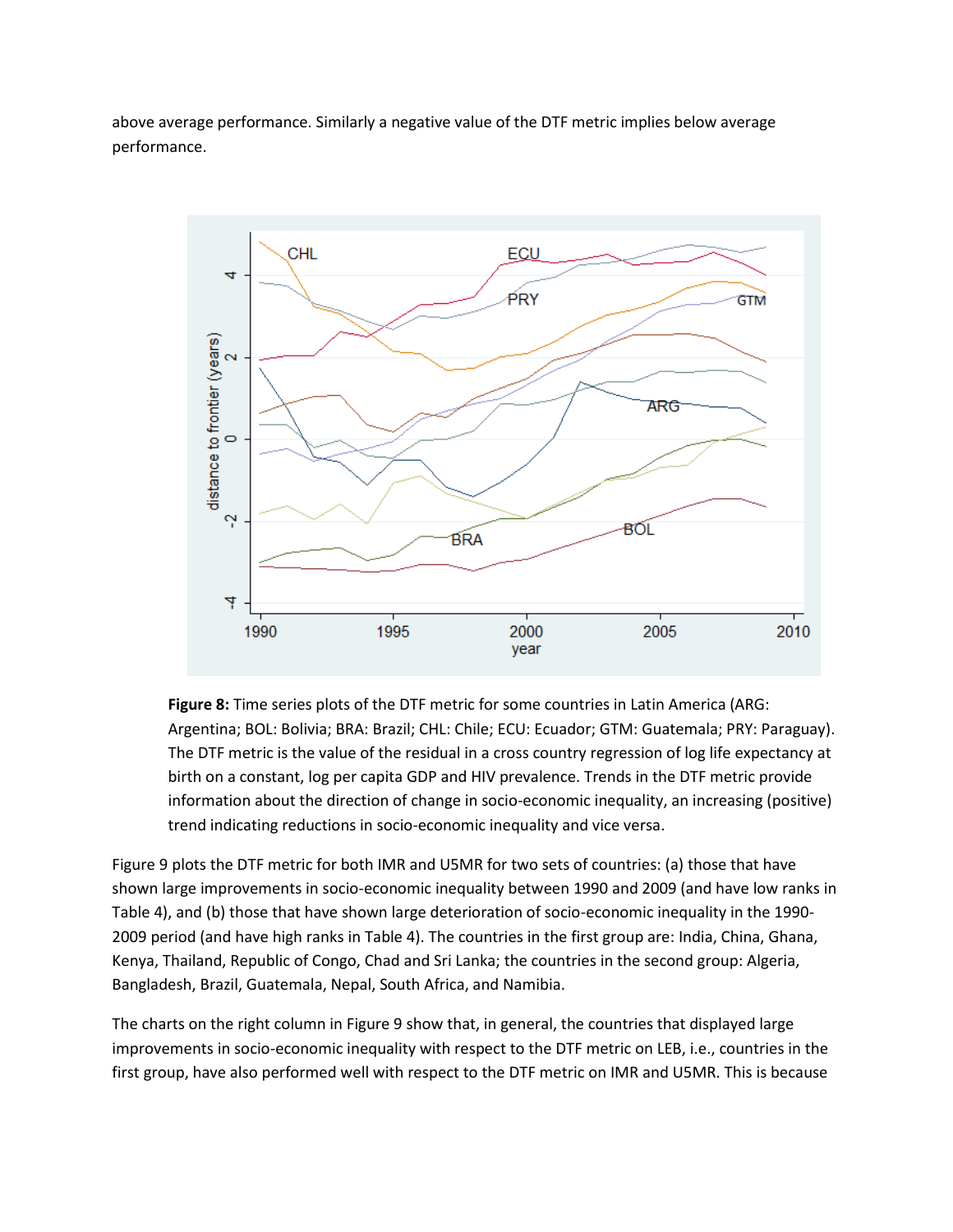the DTF metric with respect to both IMR and U5MR (charts on the right column in Figure 9) increase over time between 1990 and 2009; the only exception seems to be South Africa.

Similarly, the charts on the left column in Figure 9 show that, again in general, the countries that displayed large deterioration in socio-economic inequality with respect to the DTF metric on LEB, i.e., countries in the second group, have also performed worse with respect to the DTF metric on IMR and U5MR. This can be seen from the charts in the left column of Figure 9, where the DTF metric either declines over time, or remains flat. No country in this group shows an increase in the DTF metric over time. Hence, the DTF metric with respect to both IMR and U5MR show expected movements. Thus, the DTF metric seems to be minimally robust to the chosen indicator of living standard.

#### **6. Conclusion**

This paper has argued that relative improvements in life expectancy at birth (LEB) across countries can be used as an indirect measure of socio-economic inequality (broadly defined to include access of the poor to essential public goods like education and health care). The residual in a cross country regression of log LEB on log per capita GDP, HIV prevalence rate and a constant measures the performance of a country *relative to average performance* across the reference group of countries (countries in the developing world, say) after taking account of income growth, diffusion of medical technology, and HIV prevalence rates. I have argued that changes in this residual can be used as an indirect measure of the direction of changes in broad socio-economic inequality for low and middle income countries.

Given the relative lack of reliable data on income and wealth distribution for developing countries, and the complete lack on data on the distribution of non-income dimensions of inequality, the indirect measure proposed in this paper can be utilized by researchers and policy makers to get a first approximation of the direction of change of socio-economic inequality across countries. The measure is intuitive and easy to compute.

I have illustrated the use of this metric by ranking countries for the period 1990-2009 and also by plotting the DTF for a range of countries across South Asia, sub Saharan Africa, Middle East & North Africa, and Latin America. Countries which have witnessed worsening inequality, with or without economic growth, have also performed poorly when ranked by the distance to frontier (DTF) metric; notable examples of countries which witnessed rapid economic growth but worsening socio-economic inequality are China, India, and Thailand.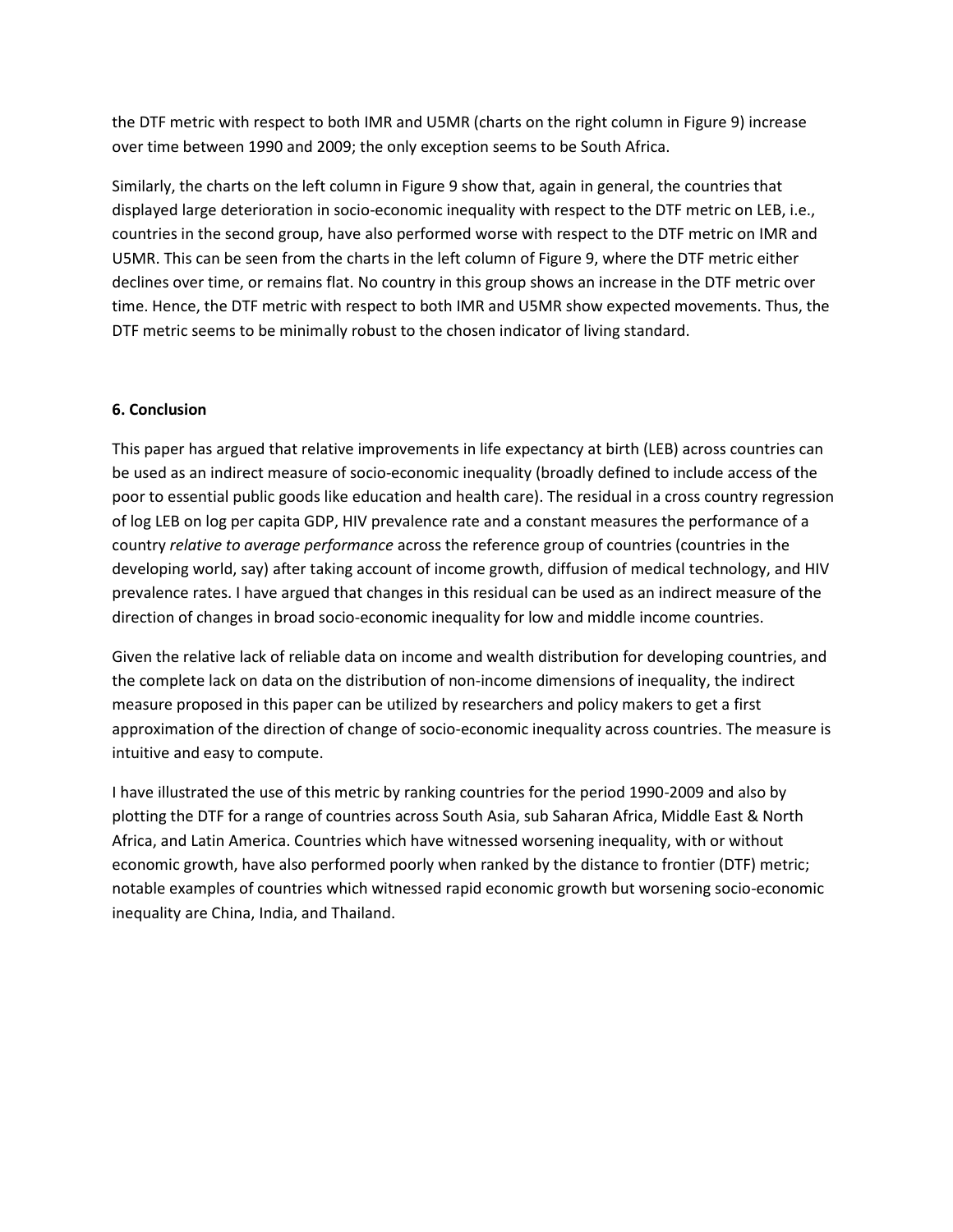

Figure 9. Time series plots of the DTF metric for IMR and U5MR for two sets of countries. First group: India, China, Ghana, Kenya, Thailand, Republic of Congo, Chad and Sri Lanka; these countries displayed large deterioration of socio-economic inequality between 1990 and 2009 as measured by change in the DTF for LEB (Table 4). Second group: Algeria, Bangladesh, Brazil, Guatemala, Nepal, South Africa, and Namibia.

There are several issues emerging from this study that requires further analysis. First, individual country and regional experiences need careful study that pays close attention to historical and institutional factors. In this paper, I have highlighted the stark divergent trends observed, for instance, in South Asia. Understanding these divergent experiences in a comparative framework needs to be taken up in the future. Second, the robustness of the DTF metric needs to be evaluated. It is possible that the metric is more useful for the study of low and middle income, in comparison to high income, countries. If that is indeed the case, the reasons behind that needs to be understood, and a more comprehensive measure developed, if possible.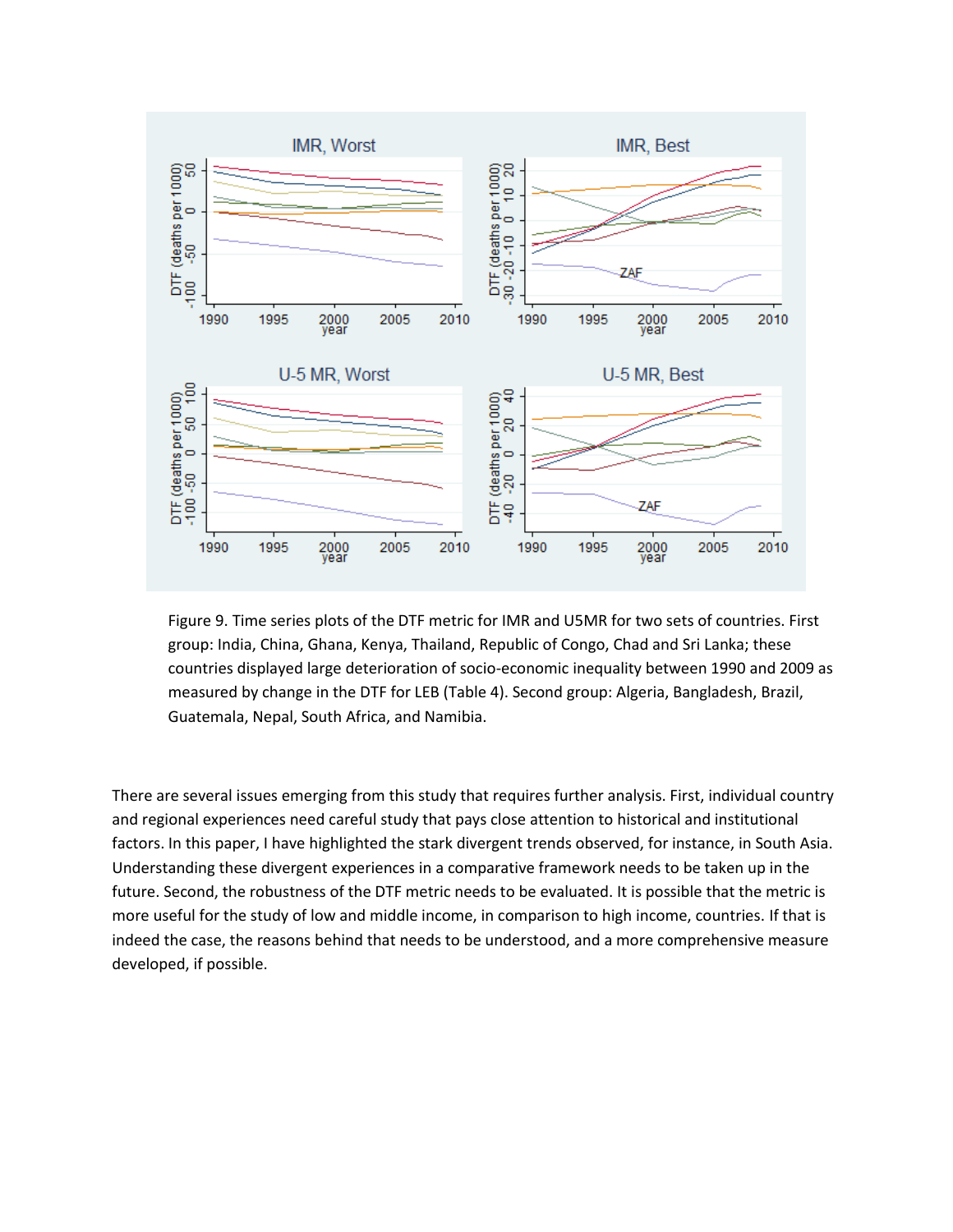#### **References**

Anand, S., and M. Ravallion. 1993. "Human development in poor countries: On the role of private incomes and public services," *Journal of Economic Perspectives*, 7(1): 133-50.

Banerjee, A., and T. Piketty. 2005. "Top Indian Incomes, 1922-2000," *The World Bank Economic Review*, 19 (1): 1-20.

Barro, R., and J. W. Lee. 2001. "International Data on Educational Attainment. Updates and Implications," *Oxford Economic Papers*, 53 (3): 541-63.

Caldwell, J. C. 1986. "Routes to low mortality in poor countries," *Population and Development Review*, 12(2): 171-220.

Deaton, A., and V. Kozel. 2005. *The Great Indian Poverty Debate.* Macmillan India Ltd.: Delhi.

Dreze, J. 2004. "Bangladesh shows the way," *The Hindu*, September 17. (Available here: [http://www.hindu.com/2004/09/17/stories/2004091701431000.htm\)](http://www.hindu.com/2004/09/17/stories/2004091701431000.htm)

Dreze, J., and A. Sen. 1991. *Hunger and Public Action.* Oxford University Press: London.

Hart-Landsber, M. 2011. "The Chinese Reform Experience: A Critical Assessment," *Review of Radical Political Economics*, 43(1): 56-76.

Hill, M.A., and E. M. King. 1995. "Women's education and economic well-being," *Feminist Economics*, 1(2): 21-46.

Husain, A. R. 2002. "Life expectancy in developing countries: A cross-section analysis," *The Bangladesh Development Studies*, 28(1&2).

Jaydev, A., S. Motiram and V. Vakulabharanam. 2007. "Patterns of Wealth Disparities in India during the Liberalization Era," *Economic and Political Weekly*, 22 September, pp. 3853-63.

Macfarlane, S., M. Racelis, and F. Muli-Muslime. 2000. "Public health in developing countries," *Lancet*, 356: 841-46. DOI: 10.1016/S0140-6736(00)02664-7

Mahfuz, K. 2008. "Determinants of life expectancy in developing countries," *Journal of Developing Areas*, 41(2): 185-204.

Meisner, M. 1999. "The significance of the Chinese revolution in world history," Working Paper, Asia Research Center, London School of Economics and Political Science, London, UK.

Pandey, M.D., and S. Nathwani. 1997. "Measurement of Socio-Economic Inequality using the Life-Quality Index," *Social Indicators Research*, 39: 187-202.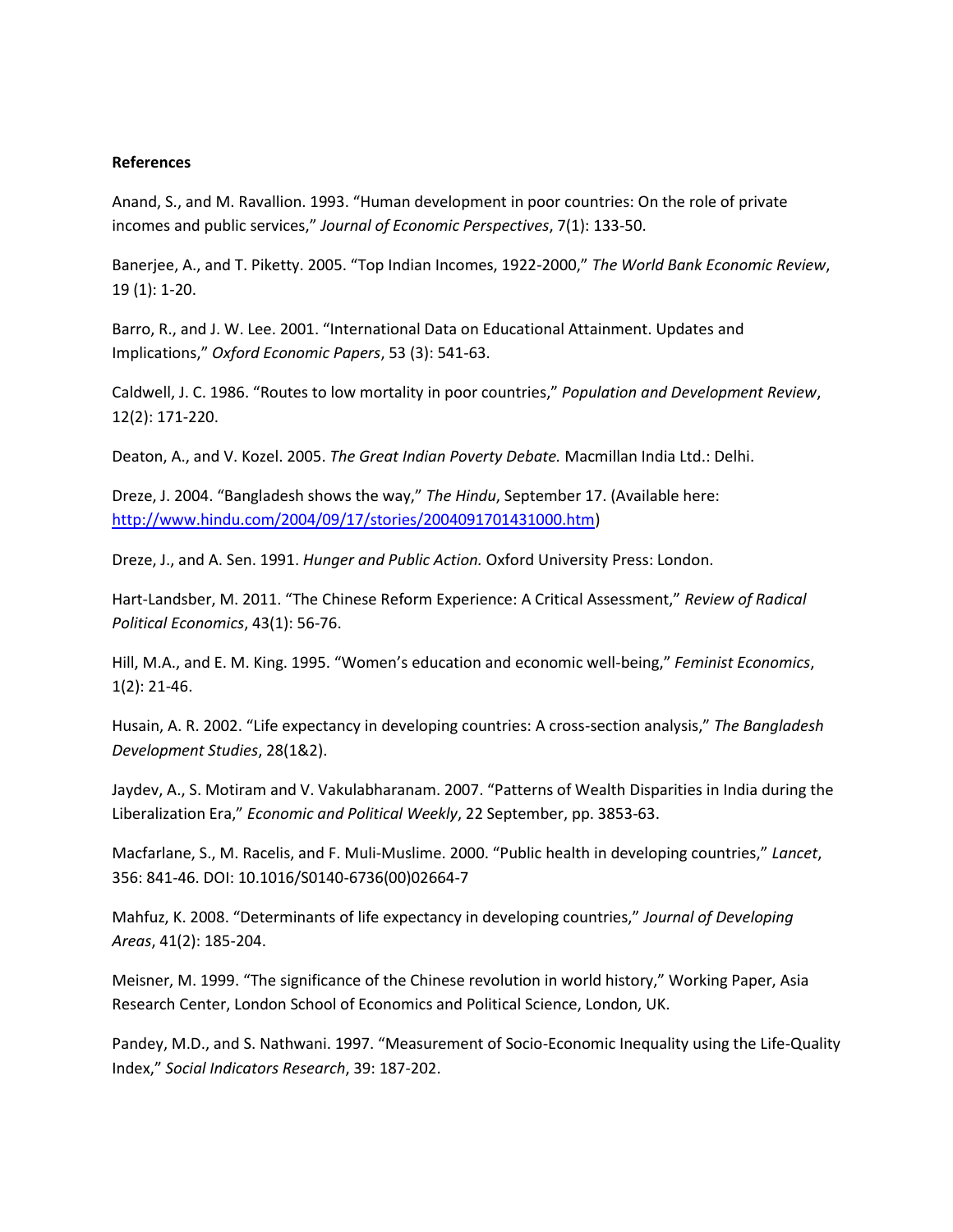Preston, S. H. 1975. "The Changing Relation between Mortality and Level of Economic Development," *Population Studies*, 29 (2): 231-48.

Pritchett, L., and M. Viarengo. 2010. "Explaining the Cross-National Time Series Variation in Life Expectancy: Income, Women's Education, Shifts, and What Else?" United Nations Development Programme, Research Paper 2010/31.

Ryan, M. 1988. "Life expectancy and mortality data from the Soviet Union," *British Medical Journal*, 296: 1513-15.

Sen. A. 1983. *Poverty and Famines: As Essay on Entitlement and Deprivation.* Oxford University Press: New York.

Sen. A. 2001. *Development as Freedom.* Alfred A. Knopf: New York.

Sen, A. 2011. "Growth and other concerns," *The Hindu*, February 14. (Available here: [http://www.thehindu.com/opinion/op-ed/article1451973.ece?homepage=true\)](http://www.thehindu.com/opinion/op-ed/article1451973.ece?homepage=true)

Sugiura, Y., Ju, Y.S., Yasuoka, J., and M. Jimba. 2010. "Rapid increase in Japanese Life Expectancy after World War II," *Biosci Trends*, 4(1): 9-16.

Williamson, J.B. and U,. Boehmer. 1997. "Female life expectancy, gender stratification and level of economic development: a cross national study of less developed countries," *Social Science and Medicine*, 45(2): 305-17.

Wilkinson, R., and K. Pickett. 2006. "Income inequality and population health: a review and explanation of the evidence," *Social Science and Medicine*, 62(7): 1768-84.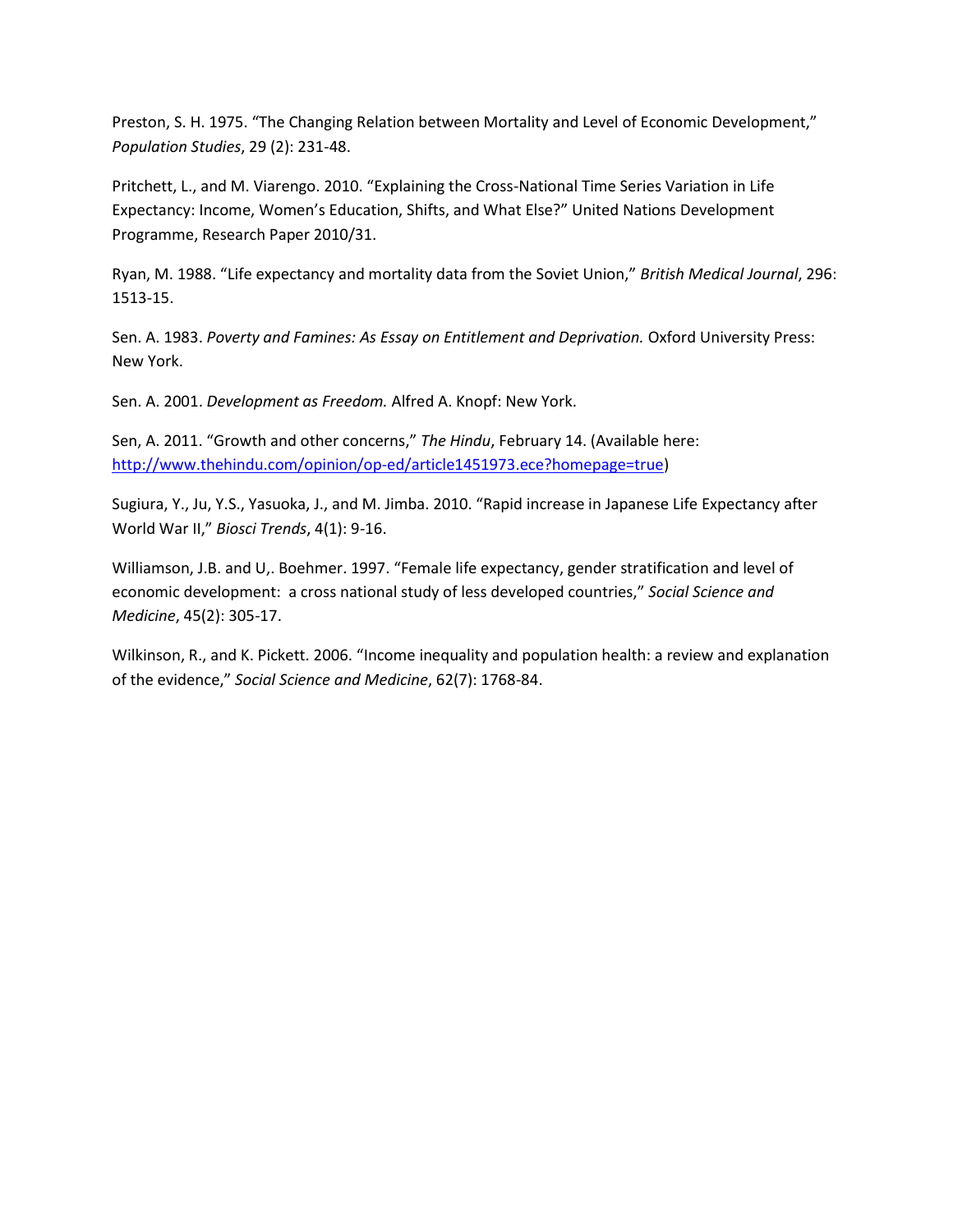|                                  | Obs | Mean    | Std. Dev. | <b>Min</b> | <b>Max</b> |
|----------------------------------|-----|---------|-----------|------------|------------|
| 1990                             |     |         |           |            |            |
| PER CAPITA GDP (2005 INTL \$)    | 122 | 3903.59 | 3261.15   | 400.06     | 14986.85   |
| LIFE EXPECTANCY AT BIRTH (YEARS) | 140 | 61.38   | 9.35      | 32.68      | 75.74      |
| HIV PREVALENCE RATE (% of 15-49) |     | 1.02    | 2.17      | 0.06       | 12.70      |
| 1995                             |     |         |           |            |            |
| PER CAPITA GDP (2005 INTL \$)    | 129 | 3731.95 | 3226.14   | 150.81     | 14899.05   |
| LIFE EXPECTANCY AT BIRTH (YEARS) | 142 | 62.36   | 9.49      | 29.10      | 76.80      |
| HIV PREVALENCE RATE (% of 15-49) | 106 | 2.22    | 4.18      | 0.06       | 25.10      |
| 2000                             |     |         |           |            |            |
| PER CAPITA GDP (2005 INTL \$)    | 133 | 4221.24 | 3578.75   | 254.06     | 18242.54   |
| LIFE EXPECTANCY AT BIRTH (YEARS) | 143 | 63.37   | 9.64      | 41.83      | 77.78      |
| HIV PREVALENCE RATE (% of 15-49) | 106 | 2.77    | 5.44      | 0.06       | 26.00      |
| 2009                             |     |         |           |            |            |
| PER CAPITA GDP (2005 INTL \$)    | 133 | 5441.87 | 4399.90   | 290.19     | 19308.25   |
| LIFE EXPECTANCY AT BIRTH (YEARS) | 136 | 65.34   | 9.43      | 44.30      | 79.04      |
| HIV PREVALENCE RATE (% of 15-49) | 107 | 2.48    | 5.00      | 0.06       | 25.90      |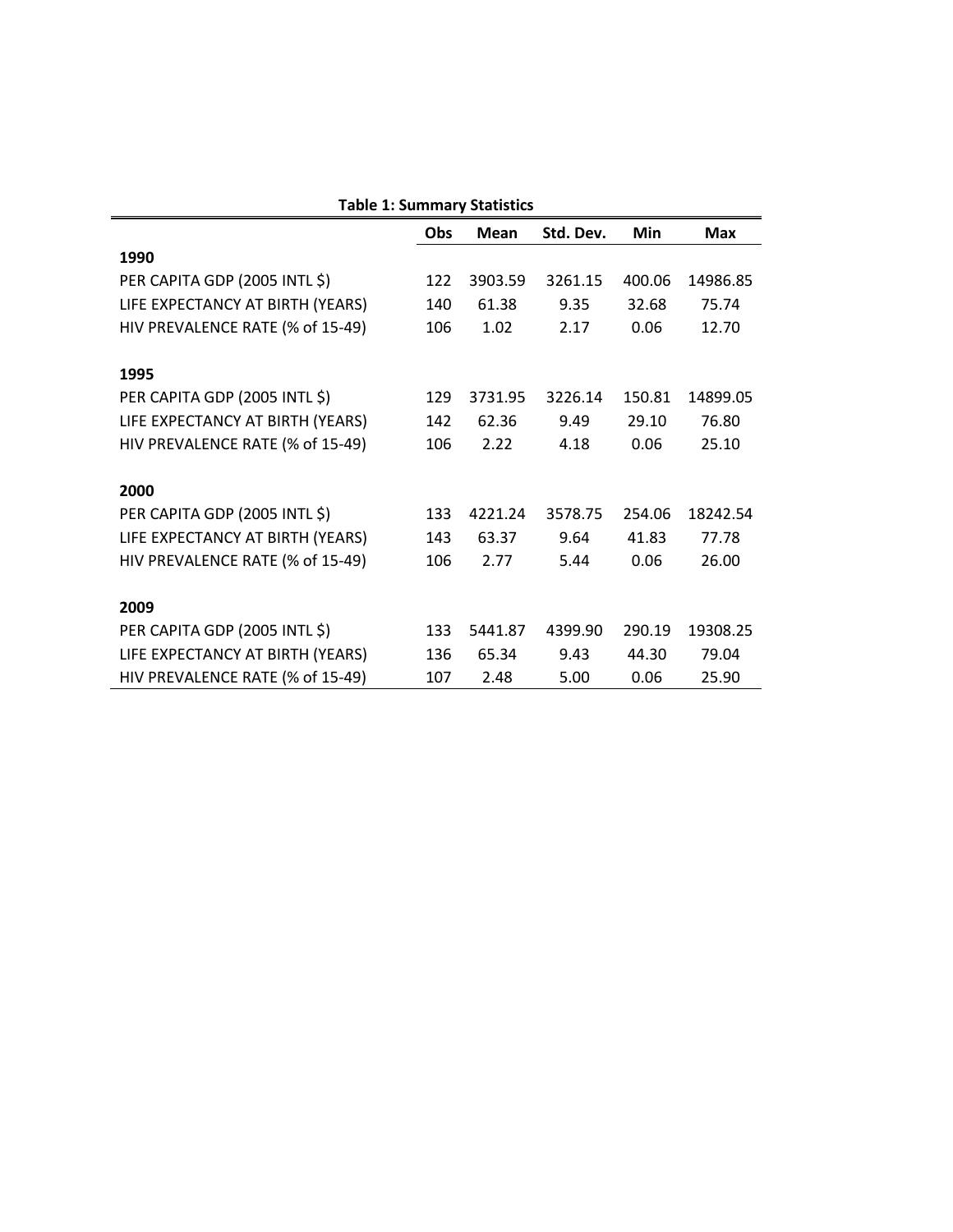|                               | DEP VAR: LOG LIFE EXPECTANCY AT BIRTH |             |              |              |  |
|-------------------------------|---------------------------------------|-------------|--------------|--------------|--|
|                               | 1990                                  | 1995        | 2000         | 2009         |  |
| PER CAPITA GDP (2005 INTL \$) | $0.137***$                            | $0.124***$  | $0.117***$   | $0.0959***$  |  |
|                               | (11.26)                               | (10.36)     | (12.22)      | (11.48)      |  |
|                               |                                       |             |              |              |  |
| HIV PREVALENCE (% of 15-49)   | $-0.0100$                             | $-0.0104**$ | $-0.0136***$ | $-0.0159***$ |  |
|                               | $(-1.85)$                             | $(-3.30)$   | $(-7.67)$    | $(-9.49)$    |  |
|                               |                                       |             |              |              |  |
| <b>CONSTANT</b>               | $3.025***$                            | $3.163***$  | $3.234***$   | $3.417***$   |  |
|                               | (30.90)                               | (33.35)     | (42.35)      | (49.64)      |  |
|                               |                                       |             |              |              |  |
| N                             | 97                                    | 102         | 102          | 103          |  |
| adj. R-sq                     | 0.625                                 | 0.584       | 0.698        | 0.707        |  |

t statistics in parentheses; \* p<0.05, \*\* p<0.01, \*\*\* p<0.001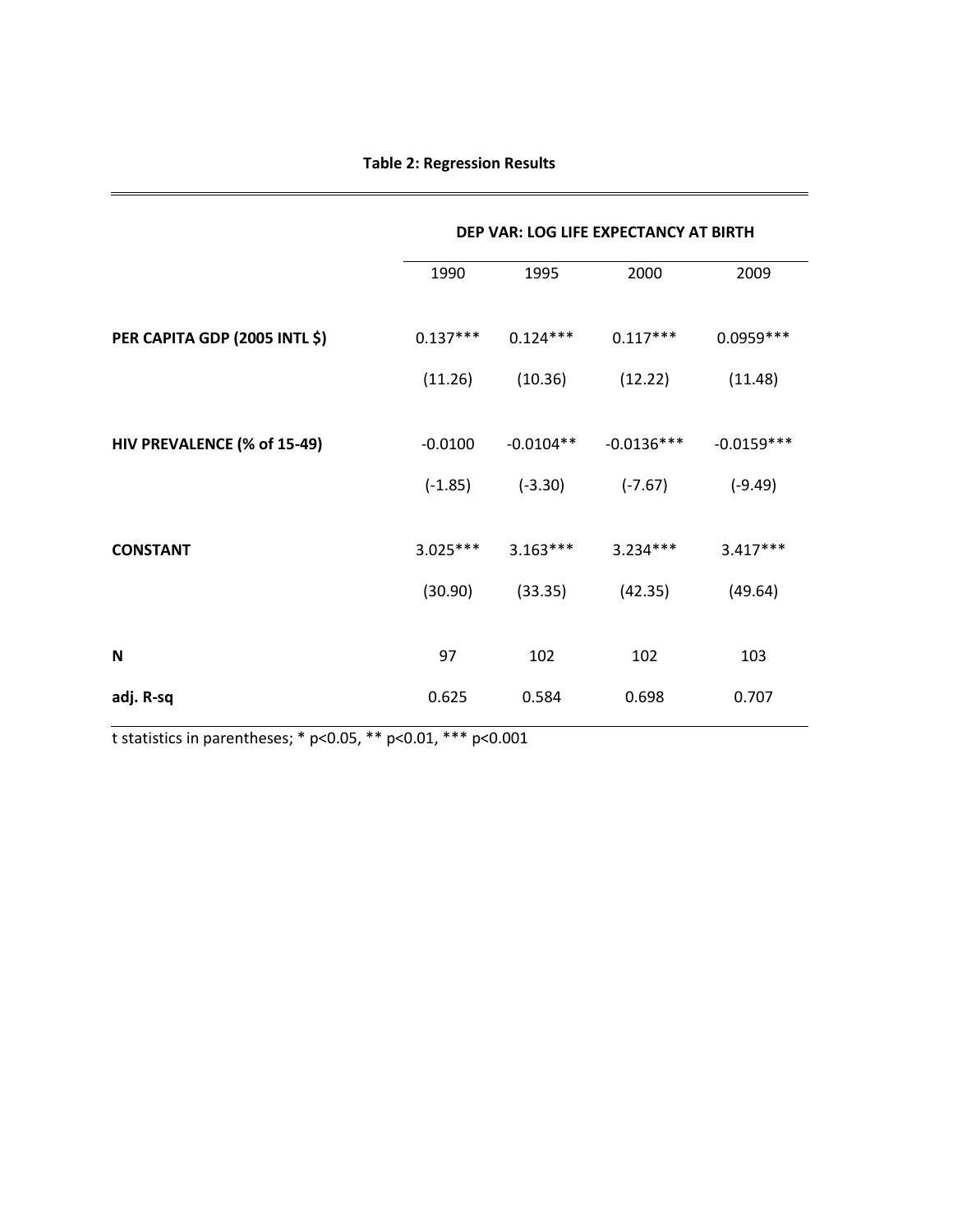| <b>Table 3: Panel Regression Results</b> |                                      |           |            |            |             |             |
|------------------------------------------|--------------------------------------|-----------|------------|------------|-------------|-------------|
|                                          | <b>DEP VAR: DISTANCE TO FRONTIER</b> |           |            |            |             |             |
|                                          | (1)                                  | (2)       | (3)        | (4)        | (5)         | (6)         |
| <b>INCOME SHARE OF TOP TO</b>            | $0.0431**$                           | $-0.214*$ |            |            |             |             |
| <b>BOTTOM QUINTILE</b>                   | (3.29)                               | $(-2.39)$ |            |            |             |             |
| <b>PUBLIC HEALTH EXPENDITURE</b>         |                                      |           | $0.228***$ | $0.362***$ |             |             |
| (% OF GDP)                               |                                      |           | (4.30)     | (5.12)     |             |             |
| <b>FEMALE PRIMARY ENROLLMENT (%)</b>     |                                      |           |            |            | $0.0215***$ | $0.0236***$ |
|                                          |                                      |           |            |            | (4.65)      | (4.34)      |
| <b>CONSTANT</b>                          | $0.510**$                            |           | $-0.395**$ |            | $-1.175**$  |             |
|                                          | (3.02)                               |           | $(-2.69)$  |            | $(-3.25)$   |             |
| <b>INSTRUMENTAL VARIABLE</b>             | N                                    | Y         | N          | Υ          | N           | Υ           |
| N                                        | 438                                  | 72        | 1537       | 1434       | 930         | 713         |
| R-sq                                     | 0.031                                | 0.038     | 0.013      | 0.003      | 0.025       | 0.019       |

t statistics in parentheses; \* p<0.05, \*\* p<0.01, \*\*\* p<0.001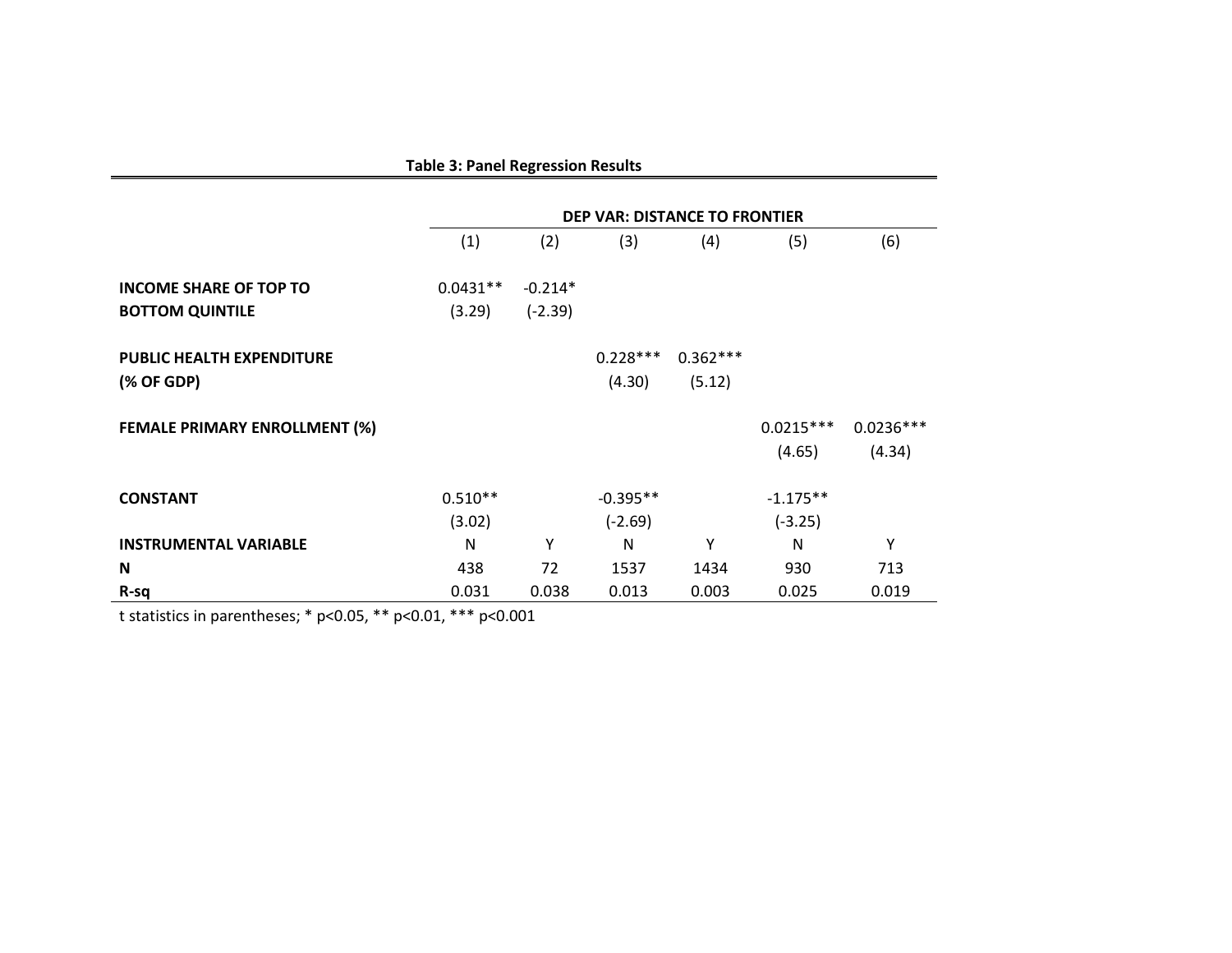| Rank           | Country        | IM   | Rank | rapic +, namning or countries by improvement metric, 1990 2009<br>Country | IM      | Rank | Country             | IM       |
|----------------|----------------|------|------|---------------------------------------------------------------------------|---------|------|---------------------|----------|
| $\mathbf{1}$   | Rwanda         | 9.59 | 34   | Indonesia                                                                 | 1.57    | 67   | Azerbaijan          | $-1.91$  |
| $\overline{2}$ | Botswana       | 7.20 | 35   | Iran                                                                      | 1.51    | 68   | Costa Rica          | $-1.91$  |
| 3              | Gabon          | 6.22 | 36   | Gambia, The                                                               | 1.45    | 69   | Jamaica             | $-2.24$  |
| 4              | Liberia        | 6.15 | 37   | PN Guinea                                                                 | 1.40    | 70   |                     | $-2.32$  |
|                |                |      |      |                                                                           |         |      | Fiji                |          |
| 5              | Namibia        | 5.82 | 38   | Peru                                                                      | 1.33    | 71   | Dom. Rep.           | $-2.38$  |
| 6              | Niger          | 5.48 | 39   | Colombia                                                                  | 1.04    | 72   | <b>Mauritius</b>    | $-2.45$  |
| $\overline{7}$ | Madagascar     | 5.11 | 40   | Paraguay                                                                  | 1.00    | 73   | Sudan               | $-2.52$  |
| 8              | South Africa   | 5.09 | 41   | <b>Belize</b>                                                             | 0.97    | 74   | Panama              | $-2.55$  |
| 9              | Nepal          | 4.98 | 42   | Ukraine                                                                   | 0.95    | 75   | <b>Bulgaria</b>     | $-2.77$  |
| 10             | Comoros        | 4.72 | 43   | Morocco                                                                   | 0.85    | 76   | Vietnam             | $-2.80$  |
| 11             | Djibouti       | 4.47 | 44   | Philippines                                                               | 0.79    | 77   | Tunisia             | $-3.18$  |
| 12             | Guatemala      | 3.94 | 45   | Lao PDR                                                                   | 0.74    | 78   | Cameroon            | $-3.25$  |
| 13             | Guinea         | 3.71 | 46   | Egypt                                                                     | 0.53    | 79   | Guyana              | $-3.49$  |
| 14             | Tajikistan     | 3.41 | 47   | Honduras                                                                  | 0.38    | 80   | Lesotho             | $-3.51$  |
| 15             | Nicaragua      | 3.35 | 48   | Burundi                                                                   | 0.23    | 81   | <b>Burkina Faso</b> | $-3.52$  |
| 16             | Turkey         | 3.33 | 49   | Russian Fed.                                                              | 0.23    | 82   | Mauritania          | $-3.77$  |
| 17             | Mozambique     | 3.15 | 50   | Angola                                                                    | 0.23    | 83   | Lebanon             | $-3.83$  |
| 18             | <b>Bhutan</b>  | 3.02 | 51   | Lithuania                                                                 | 0.10    | 84   | Kyrgyz Rep.         | $-3.90$  |
| 19             | Sierra Leone   | 2.82 | 52   | Tanzania                                                                  | $-0.07$ | 85   | Uganda              | $-4.14$  |
| 20             | <b>Brazil</b>  | 2.79 | 53   | Romania                                                                   | $-0.19$ | 86   | Kazakhstan          | $-4.38$  |
| 21             | Bangladesh     | 2.70 | 54   | El Salvador                                                               | $-0.28$ | 87   | Cen. Afr Rep.       | $-4.56$  |
| 22             | Benin          | 2.36 | 55   | Mongolia                                                                  | $-0.39$ | 88   | India               | $-4.57$  |
| 23             | Swaziland      | 2.31 | 56   | Pakistan                                                                  | $-0.69$ | 89   | Sri Lanka           | $-4.60$  |
| 24             | Guinea-Bissau  | 2.30 | 57   | Nigeria                                                                   | $-0.94$ | 90   | Uzbekistan          | $-4.85$  |
| 25             | Moldova        | 2.26 | 58   | Armenia                                                                   | $-0.95$ | 91   | Zambia              | $-5.89$  |
| 26             | Algeria        | 2.24 | 59   | Uruguay                                                                   | $-1.21$ | 92   | <b>Belarus</b>      | $-6.24$  |
| 27             | Togo           | 2.19 | 60   | Chile                                                                     | $-1.23$ | 93   | Thailand            | $-6.61$  |
| 28             | Ecuador        | 2.08 | 61   | Cote d'Ivoire                                                             | $-1.26$ | 94   | Kenya               | $-6.62$  |
| 29             | Mexico         | 2.00 | 62   | Argentina                                                                 | $-1.38$ | 95   | Ghana               | $-7.40$  |
| 30             | Malawi         | 2.00 | 63   | Senegal                                                                   | $-1.42$ | 96   | Chad                | $-7.90$  |
| 31             | Latvia         | 1.88 | 64   | Suriname                                                                  | $-1.48$ | 97   | Congo, Rep.         | $-9.62$  |
| 32             | <b>Bolivia</b> | 1.63 | 65   | Malaysia                                                                  | $-1.66$ | 98   | China               | $-11.01$ |
| 33             | Georgia        | 1.62 | 66   | Mali                                                                      | $-1.67$ |      |                     |          |

**Table 4: Ranking of Countries by Improvement Metric, 1990-2009**

IM: improvement metric (change in distance to frontier between 1990 and 2009); higher rank and lower IM scores indicate worse performance.